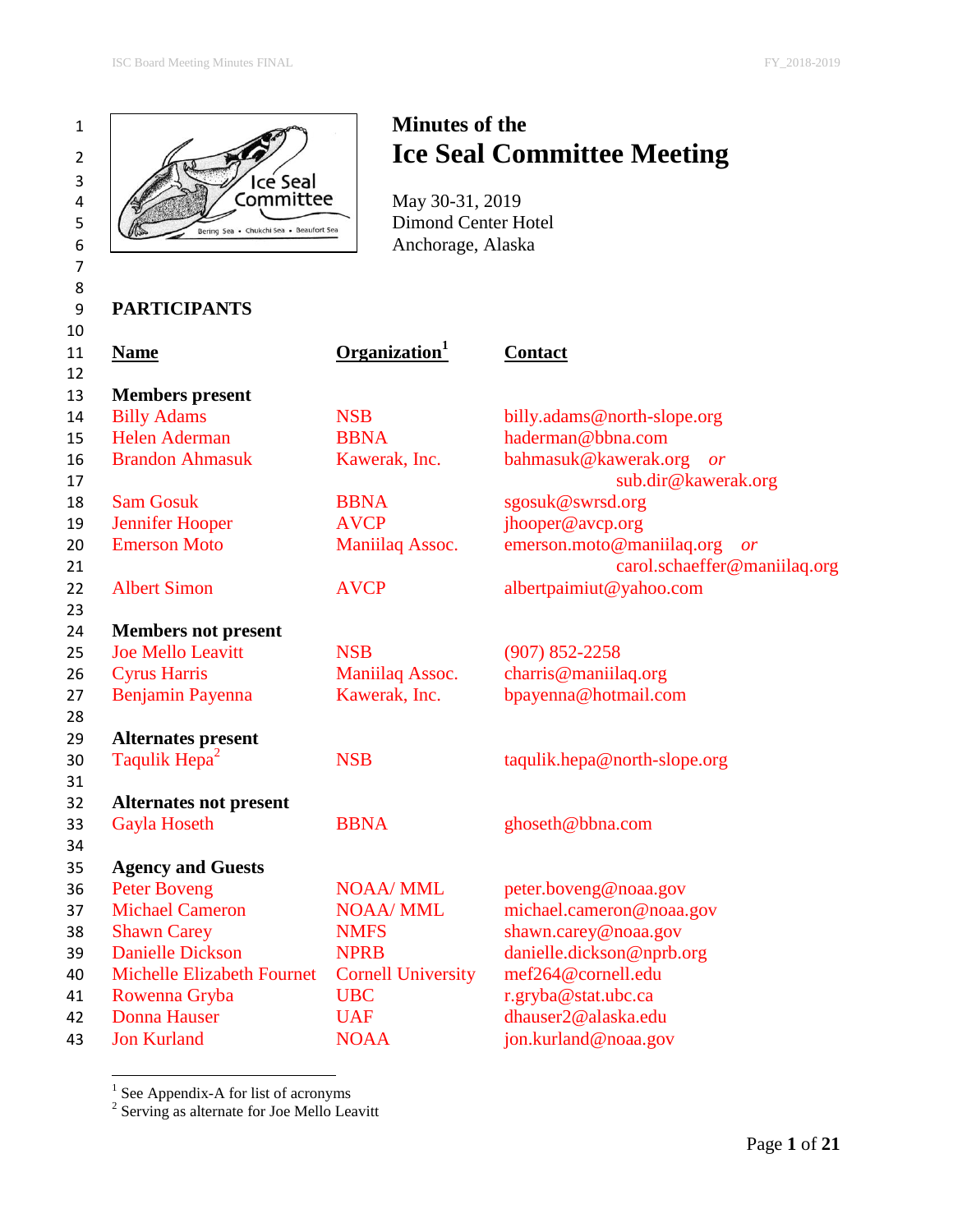| 44 |                     | <b>Barbara Mahoney</b>                                         | <b>NOAA/NMFS</b> | barbara.mahoney@noaa.gov                                                                     |
|----|---------------------|----------------------------------------------------------------|------------------|----------------------------------------------------------------------------------------------|
| 45 | <b>Jenna Malek</b>  |                                                                | MMC/xxxxx        | JMalek@mmc.gov                                                                               |
| 46 | <b>Justin Olnes</b> |                                                                | ADF&G            | justin.olnes@alaska.gov                                                                      |
| 47 |                     | Lori Quakenbush                                                | ADF&G            | lori.quakenbush@alaska.gov                                                                   |
| 48 |                     | <b>Colleen Reichmuth</b>                                       | <b>UCSC</b>      | coll@ucsc.edu                                                                                |
| 49 |                     | Raphaela Stimmelmayr                                           | <b>NSB</b>       | raphaela.stimmelmayr@north-slope.org                                                         |
| 50 |                     | Andrew Von Duyke <sup>3</sup>                                  | <b>NSB</b>       | andrew.vonduyke@north-slope.org                                                              |
| 51 |                     | <b>Skyla Walcott</b>                                           | <b>UAA</b>       |                                                                                              |
| 52 |                     |                                                                |                  |                                                                                              |
| 53 |                     | 1. Call to Order                                               |                  |                                                                                              |
| 54 |                     | Chairman Billy Adams called the meeting to order at 9:05 am.   |                  |                                                                                              |
| 55 |                     |                                                                |                  |                                                                                              |
| 56 |                     | 2. Invocation                                                  |                  |                                                                                              |
| 57 |                     |                                                                |                  |                                                                                              |
| 58 |                     | 3. Roll Call (7 members must be present to establish a quorum) |                  |                                                                                              |
| 59 |                     | Present:                                                       |                  |                                                                                              |
| 60 |                     | 1) Billy Adams <sup>4</sup> (NSB)                              |                  |                                                                                              |
| 61 |                     | 2) Helen Aderman (BBNA)                                        |                  |                                                                                              |
| 62 |                     | 3) Brandon Ahmasuk (Kawerak)                                   |                  |                                                                                              |
| 63 |                     | 4) Sam Gosuk (BBNA)                                            |                  |                                                                                              |
| 64 |                     | 5) Taqulik Hepa (Alternate for NSB)                            |                  |                                                                                              |
| 65 |                     | 6) Jennifer Hooper (AVCP)                                      |                  |                                                                                              |
| 66 |                     | <b>Emerson Moto (Maniilaq)</b><br>7)                           |                  |                                                                                              |
| 67 |                     | 8) Albert Simon (AVCP)                                         |                  |                                                                                              |
| 68 |                     | A quorum was established.                                      |                  |                                                                                              |
| 69 |                     |                                                                |                  |                                                                                              |
| 70 |                     | 4. Introductions                                               |                  |                                                                                              |
| 71 |                     |                                                                |                  |                                                                                              |
| 72 |                     | 5. Welcome remarks                                             |                  |                                                                                              |
| 73 |                     |                                                                |                  | Billy Adams expressed gratitude to be working on behalf of Alaska Native subsistence         |
| 74 |                     | communities.                                                   |                  |                                                                                              |
| 75 |                     |                                                                |                  | Jon Kurland expressed appreciation for the good partnership between the federal agencies     |
| 76 |                     |                                                                |                  | and Alaska Native co-management partners. He also expressed his satisfaction with the co-    |
| 77 |                     | management meeting that was held on the previous day.          |                  |                                                                                              |
| 78 |                     |                                                                |                  |                                                                                              |
| 79 |                     | 6. Approve the agenda                                          |                  |                                                                                              |
| 80 |                     |                                                                |                  | A modification of the agenda was requested by the executive manager to adjust the time at    |
| 81 |                     |                                                                |                  | which Donna Hauser, Colleen Reichmuth, and Danielle Dickson would present in order to        |
| 82 |                     |                                                                |                  | accommodate scheduling conflicts. Specifically it was requested that all three could present |
| 83 |                     |                                                                |                  | at some time on day 1 of the meeting (May 30, 2019). Taqulik Hepa moved to adopt the         |
| 84 |                     | revised agenda and it was passed by consensus.                 |                  |                                                                                              |
| 85 |                     |                                                                |                  |                                                                                              |
| 86 |                     |                                                                |                  |                                                                                              |
| 87 |                     |                                                                |                  |                                                                                              |

Executive Manager of the Ice Seal Committee

Chairman of the Ice Seal Committee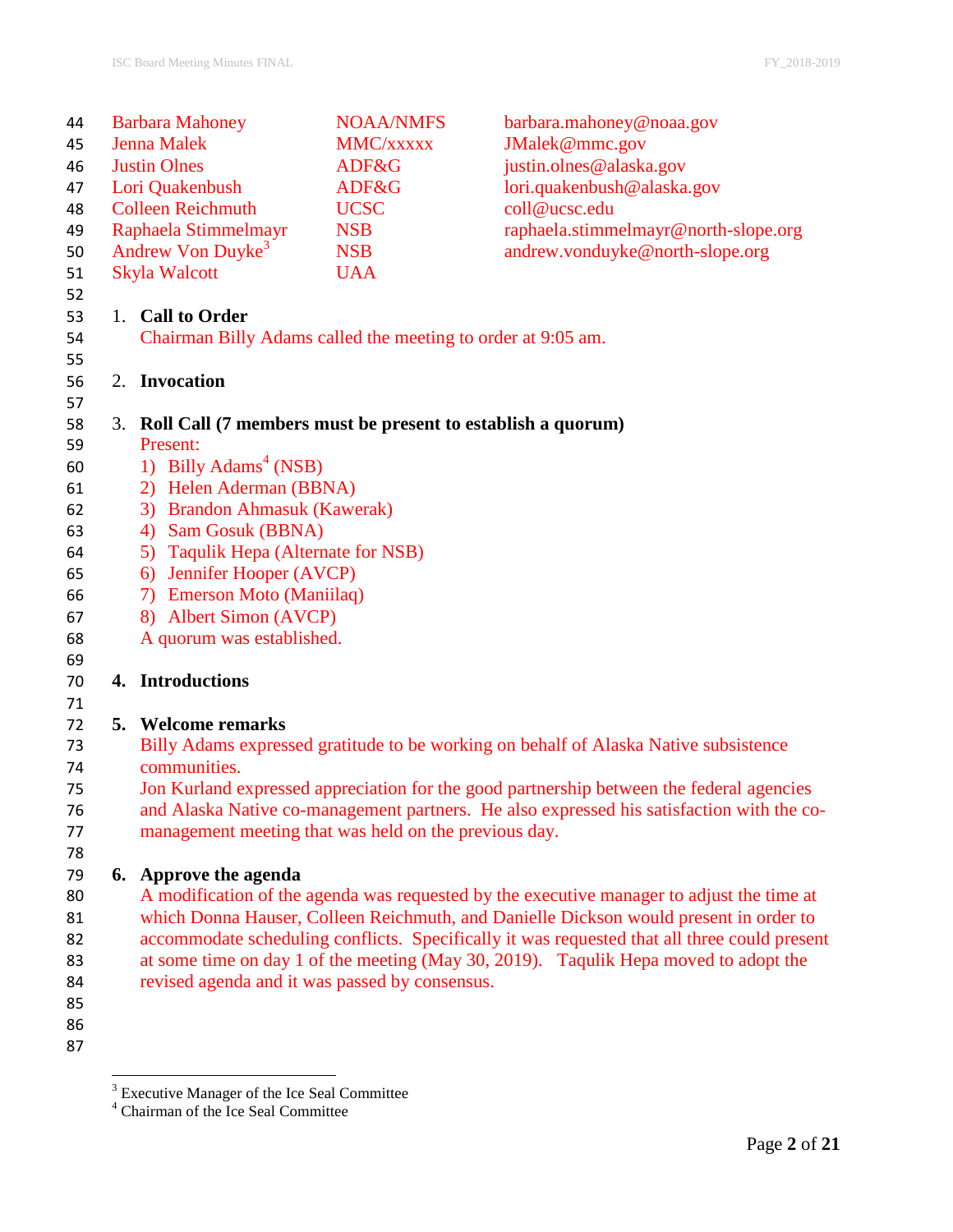**7. Approve the Minutes to the May 23-24, 2018 Ice Seal Committee annual meeting** Brandon Ahmasuk made a minor correction about the Waterway Safety Committee. Helen Aderman corrected the spelling of her name. A motion to accept the meeting minutes with corrections was made, seconded, and passed by consensus.

#### **8. Chairman's Report**

Billy Adams provided a verbal report. The following are abridged notes of what was stated:

 *The ISC was fortunate to have the services of Mike Pederson as its executive manager. His departure led to an uncomfortable transitional period during which time it was necessary for ISC staff and membership to step up to accomplish the time-sensitive needs of the ISC. Specifically, NSB staff (Taqulik Hepa, Larinda Danner, Carla Koyutuk, Doreen Leavitt, and Andy Von Duyke) worked very hard to organize the annual meetings and to submit the ISC grant proposal<sup>5</sup> to NOAA for FY2019-20.* Other examples are Brandon Ahmasuk, who *attended the Waterway Safety Committee meeting, and Billy Adams, who attended the ICC food security/food sovereignty meetings and the IPCoMM meeting in Anchorage. Chairman Adams recounted his first visit to Bethel, where he learned about hunting practices from other subsistence communities. He also spoke of traveling to Tuktoyaktuk and Aklavik in Canada to discuss bowhead whale surveys, bearded seals, and beluga. During these travels, Chairman Adams mentioned an awareness of the commonality among Inuit people that includes culture and language (i.e., words for 'share' and 'harpoon head'). He mentioned the influence of the environment on the traditional subsistence way of life, that subsistence users are part of the ecosystem (and therefore are stewards of the land), and that there is a need to be conscious of how conditions change and require adaptability. This need to adapt (including a need for safety) is shared among all subsistence communities, as are other new challenges, such as coastal erosion. Billy also spoke of learning about a new challenge— faced by Canadian Inuit—that concerns how to deal with tour boats in waters where subsistence activities occur. He mentioned that in Canada, fisheries researchers are giving fish to communities for free (fish that are caught for research), and that this is a nice idea and would be a good thing to do in the USA. Over the course of these travels and meetings, there was a consistent theme of less ice, more water, more erosion, and increasing concerns about safety concerns from hunters in different regions—including Canada. Nevertheless, subsistence species are also noted as being healthy. Finally, Chairman Adams commented on species that are shared with the Canadians and the Russians, which makes the sharing of international research efforts so important.* 

- 
- 
- 
- 
- 

<sup>&</sup>lt;sup>5</sup> Sarah Ellis and Russell Ortilla of the NSB Grants Department performed a great deal of work to ensure that the ISC grant proposal was complete, correct, and submitted on-time. The timing of the departure of the executive manager of the ISC meant that there was a very tight deadline for the submission of the FY2019-20 grant proposal. The Grants Department did excellent, highly professional work to meet this deadline.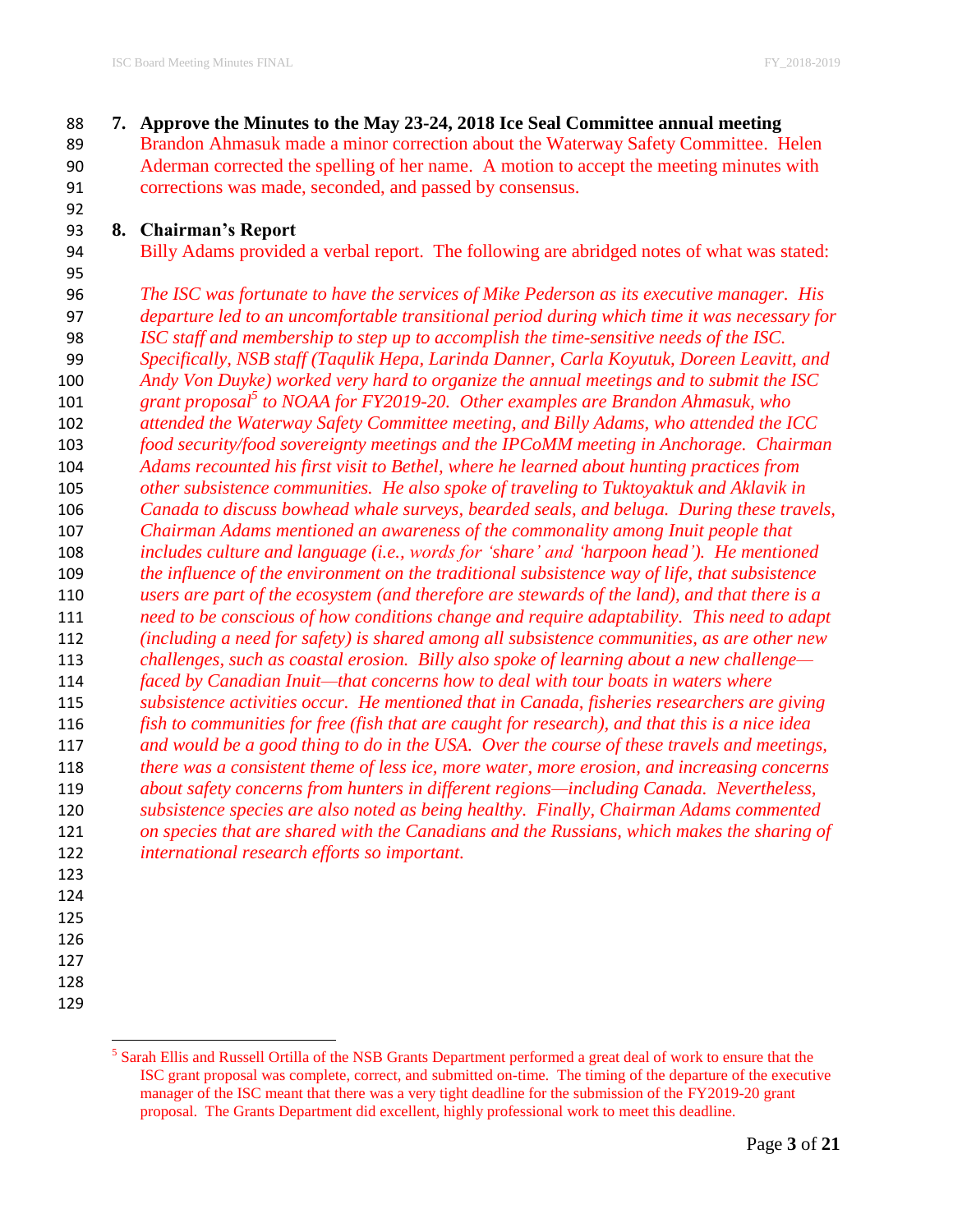## **9. Financial and Grant Progress / Final Performance Reports**

 This section summarizes both the actions and ensuing conversations relating to this agenda item.

 Carla Koyutuk provided a copy of the final grant report to the ISC. Andy Von Duyke described the proposed actions within the FY2019-20 grant proposal.

 Shawn Carey (NMFS Federal Program Officer) summarized the state of available funding through NMFS. Generally speaking, need is outpacing funding increases, which is therefore leading to more competition among ANO co-management bodies. The award process is a balancing act in finding ways to maximize the value of each dollar spent among 140 all co-management organizations. As such, of the seven ANOs that requested funding<sup>6</sup>, none received all of the funds requested from NMFS. This is why the funds for participant costs 142 (\$8300) were dropped from the ISC grant proposal<sup>7</sup>. The importance of completing proposed tasks was emphasized because (a) unused funds go away permanently, and (b) uncompleted actions become criteria by which the grant award committee makes decisions on future allocations during the proposal review process. But overall, NMFS was pleased and encouraged by what was proposed by the ISC. Positives attributes of the grant proposal were 147 that it was clean, easy to read, and organized; and that it seemed to provide a lot of value. A potential negative is that perhaps there may not be enough staff time dedicated to accomplish all the proposed work in the upcoming year.

 Taqulik Hepa mentioned that ISC members want to do more, and that she is looking forward to taking steps to envision future directions. The proposed workshop to occur in 2020 will be a means to take first steps in this direction. Sam Gosuk asked if there could be a way to pay elders for their time to share their knowledge so that it is documented. Albert Simon mentioned that Henry Huntington would be a great resource for facilitating the documentation of knowledge held by elders. Shawn Carey indicated that this type of project is becoming more common. In his opinion, the matching of youth with elders for the passage of knowledge is "co-management", and therefore eligible for funding by MMPA Section 119 funds through NMFS. Moreover, involving youth with co-management is a high priority and a way to keep younger generations involved and informed so that co-management organizations will have qualified membership in the future. For now, ISC is solely funded through a NMFS grant. But as desired activities of the ISC increase, there may be a need to request more funding from NMFS and/or to find alternative/supplemental funding sources. Helen asked if the NMFS grant reviewers have become "mellower" over time. In other

 words, are the reviewers gaining a better understanding about how Native people live? Shawn replied that NMFS seeks the best reviewers they can get, and instructs them to provide constructive comments.

 Finally, Brandon Ahmasuk expressed concern about the lack of a Tribal Liaison at NOAA. It was acknowledged that this would be a good idea and that Alaska regions would benefit from this.

- 
- 
- 

A list can be found at:

www.mmc.gov/priority-topics/arctic/co-management-and-alaska-native-tribal-consultation

 $<sup>7</sup>$  Across the board, participant costs (i.e., honoraria) are not supported by MMPA Section 119 funds.</sup>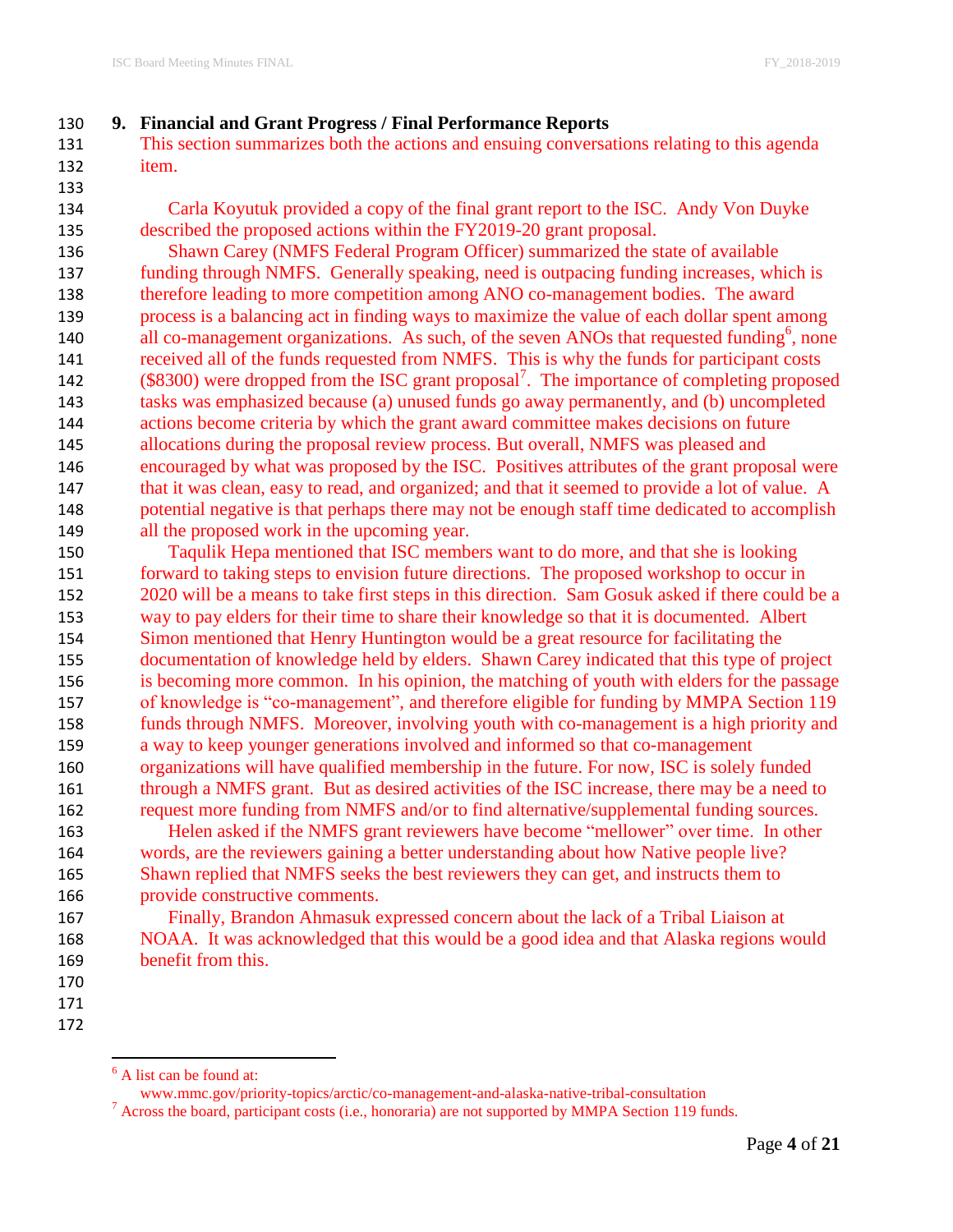## **10. Regional and Hunter Representative Reports**

Association of Village Council Presidents

 Jennifer Hooper reached out to the coastal communities in the Y-K Delta for information on ice seals and seal hunting but received no direct responses. Therefore, her report is based on monitoring social media to try to get a feel for what was happening in the region. She expressed confidence that unusual observations are reported when/if they occur.

 Overall, no serious concerns were reported. While the sea ice broke up early, and bird hunting got off to an early start, temps cooled down and remain cool in the region. In response to early nesting, the USFWS wanted to implement a 30-day closure of hunting earlier; though many residents were still hunting. Ultimately, the closure occurred 3 days early. Fishing activities were normal. High water levels made it difficult to get on-the-ground coastal info because Bethel is so far inland.

 Albert Simon reported that there have been 13 deaths in Hooper Bay. Two people were still missing, and that this has been an extremely difficult and painful time for the community. The spring came very early this year. Sea ice is thin (< 1 foot). Persistent SSE winds came early and took out the shore-fast ice; the earliest that it's ever been observed. Hunters found some bearded seals in the shore ice. However, the ice was too thin to butcher harvested bearded seals, which were pulled into the boat (at great risk of capsizing). Hunters in Scammon Bay more successful. They had thicker shore ice than Hooper Bay, but not 193 many bearded seals. Last fall after a storm, a large white bird with a big beak was observed<sup>8</sup>. Overall, seasonal events (spring?) occurred early in the Hooper Bay region. Whales were early, and a couple belugas were present in the winter.

 Taqulik Hepa asked if given the fast melt and the need to get ready faster if Hooper Bay was able to meet its needs for ringed and bearded seals. Albert Simon stated that hunters prepared early based on previous experience with early seasonal trends. However, the rapid ice retreat makes it very difficult, dangerous, and expensive to meet needs.

 

#### Bristol Bay Native Association

Helen Aderman provided the following written report to the ISC (dated May 27, 2019):

 *Winter of 2018 and into Spring 2019, the Bristol Bay marine waters were mostly open. In early December 2018, Togiak Bay froze for about 3 weeks then mostly open water with Northeasterly winds. Usually by late October or early November every year, the Togiak Bay sea ice used to go out about 3 to 5 miles from Togiak tribal community. That is when the maklaks, Bearded seals migrated from Northern Bering Sea to Walrus Islands to their traditional sea ice habitat areas, and local tribal members harvested some maklaks, and other ice seals-spotted and ringed seals. In the Bristol Bay side, Nushagak Bay marine waters stay mostly open, when it got cold and some sea ice froze, Alaska Native tribes share hunting marine mammals from Aleknagik, Clarks Point, Dillingham, and Ekuk. Manokotak tribal members also travel by skiff or snowmobiles along the Weary River, Snake River, and Igushik River to hunt seals in Nushagak Bay.*

 $\overline{\phantom{a}}$ <sup>8</sup> Andy Von Duyke spoke with Albert about this bird. Based on photos and a comparison with the description provided by Albert Simon, it seems that the bird mentioned may have been a Great Egret (*Ardea alba*), which are considered to be a "casual" species (www.universityofalaskamuseumbirds.org/products/checklist.pdf).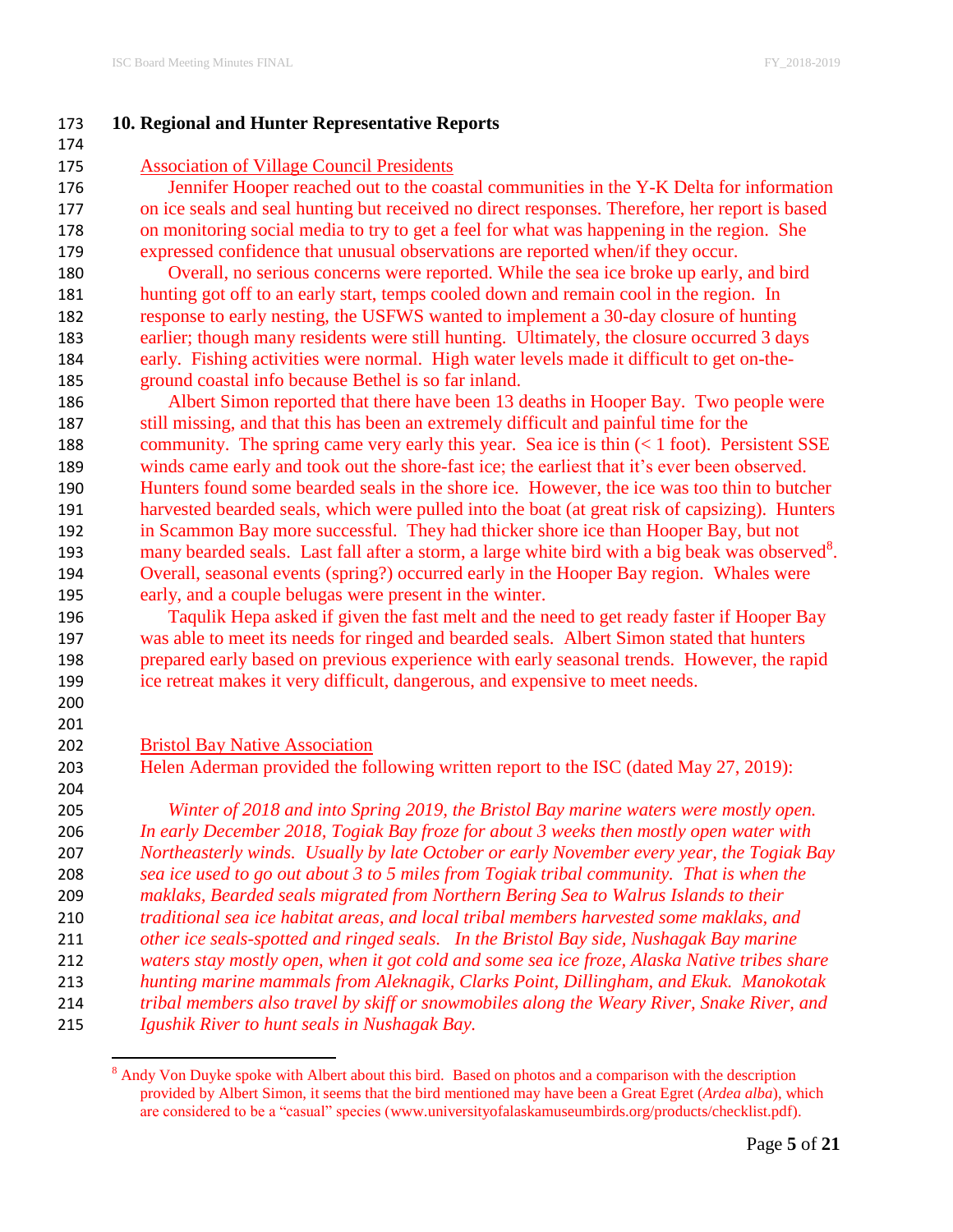*This was the same way, with freshwater lake watershed systems. Iliamna Lake, about 90 miles long, and habitat area for the unique freshwater harbor seals was mostly open, although it froze for a short time, and ice was mostly melted by March. I grew up in Lake Aleknagik, about 25 road miles from Dillingham, AK. In the 80's, during the 15 years I worked as City Administrator, by November to early December, the 20 mile long lake would freeze over at least 3 to 5 feet thick and it would stay frozen through early March. We had 'ice roads,' where vehicles had a 'frozen lake road access to cross from South Shore to North Shore side of the lake. For the last 5 years, the lake system has been mostly ice free, and in December 2018 to January 2019, the lake was frozen for about a month, then was ice free the rest of the year. Had strong Northeasterly winds, little patches of snow, rainfall, which reminded me of Southeast Alaska semi-rainy season in winter.*

 *Spring hunting began and in the Nushagak Bay, ring seals are one of the first to come in the Bay. Some local hunters have caught some ringed seals in the Bay, and recently heard hunter from Twin Hills caught ringed seals. Animals appear to be healthy so far. Everything seems to be happening a month early, but weather wise, when it's cloudy, it feels like early fall. This past weekend, Dillingham resident caught a Chinook – king salmon in Scandinavian Beach.*

## More comments from Helen:

 Walrus came early and have been observed in areas not typically associated with normal locations for walrus. Hunters go out hunting in groups because of high fuel costs. Other local regions have similar issues.

 Sam Gosuk took his students upriver to teach them about moose hunting. They were able to call in and successfully harvested a moose. He noted that the fall moose season is the time when they see bearded seals up the rivers because of the silver salmon run. As such, there were large adult spotted seals and young bearded seals upriver. In fact, during his moose hunt, a couple of hunters caught young bearded seals. During the winter, seals were seen, but none harvested. At this time hunters saw mostly mature spotted seals. Their wariness to hunters (i.e., 'smart seals') and evasive action when hunted (i.e., they did not swim straight) suggests that these seals have experienced hunting in the past. During this time, fewer "curious" seals and more "smart seals" were seen. Other regions had fewer "smart" seals, and therefore were better areas for hunters to harvest more seals.

 Sam generally described the weather as calm. The spring was characterized has having less ice (mostly slush) and no shore ice. There was no big shore ice onto which bearded seals could haul out. Sam did not hear of anybody harvesting bearded seals in the winter.

 The spring herring opening was earlier than normal, but herring did not spawn close by; rather, they spawned about 40 miles away from Togiak. Some people got herring roe from this farther location, but the amount of roe is lower than what has been seen previously. In addition, herring have not been observed in high numbers. For example, it has been several years since herring were observed jumping from the water in a boat's wake. Herring numbers are obviously low, which means fewer seals. Generally, seal numbers were low in areas where they were once plentiful. Maybe the seals have moved elsewhere?

 Very few murre eggs are available, and last year, no murres nested. Moreover, murres are not nesting like they used to at previously productive locations. Finally, a dead floating whale was observed.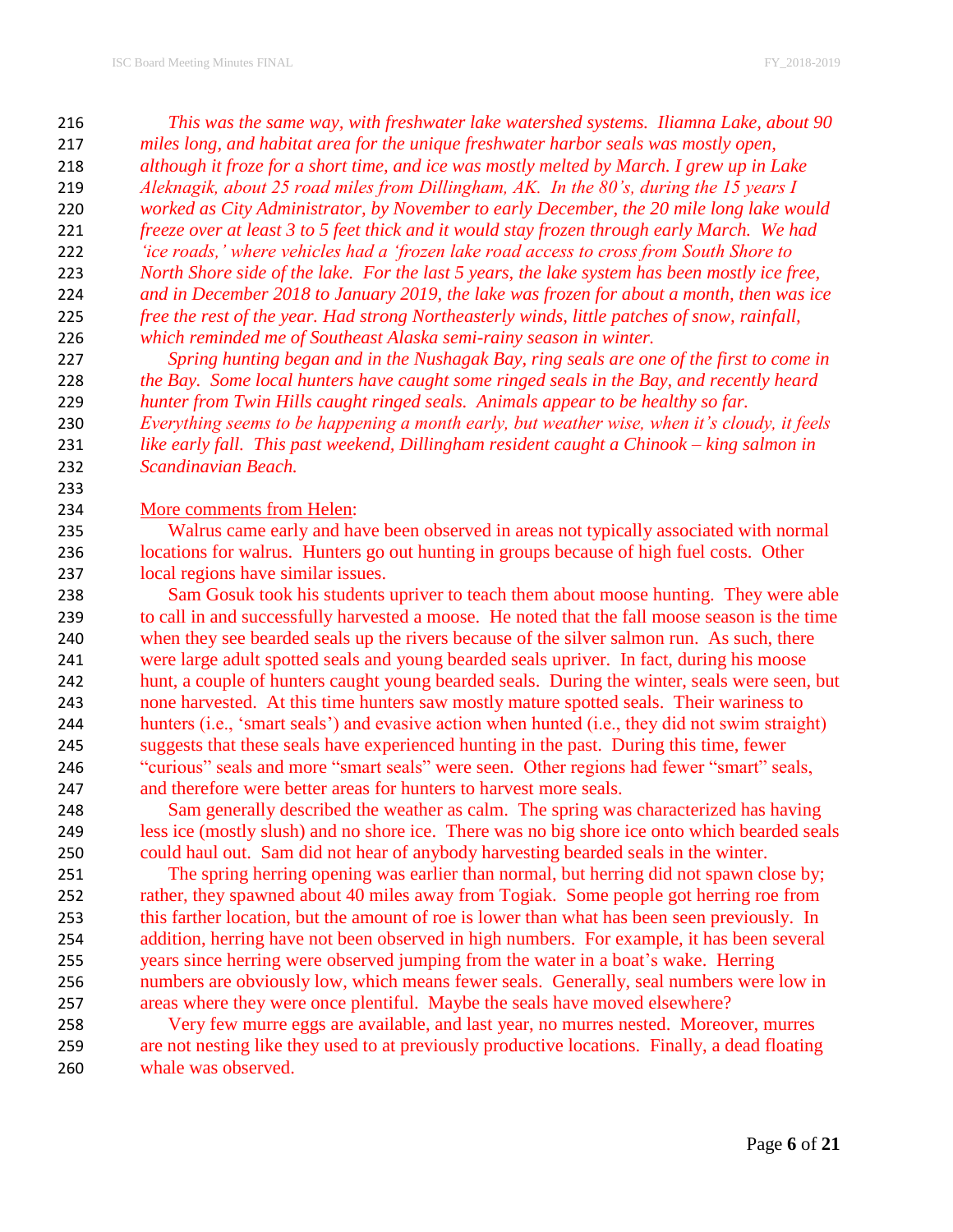Justin Olnes asked Sam about how common it is to see young bearded seals (maklaks) up river in Togiak region. Sam was not sure if this was a long-term pattern or something new. He said that he will check with other more knowledgeable people and report back. However, at least recently, this behavior has been occurring in the Togiak River. Helen noted that juvenile bearded seals were seen up river (up to 20 miles upstream) feeding on smelt. Peter Boveng asked about the location that Sam mentioned with primarily adult seals… what species? Sam replied that they were adult spotted seals. Sam mentioned seeing a mix of bearded and ringed seals a while ago, but noted that given the lack of sea ice, there are no more ringed seals present.

#### Kawerak, Inc.

 Brandon Ahmasuk said that sea ice came late (end of December). Furthermore, midwinter commercial crabbing was affected because the sea ice was unsafe. He also wondered how these ice conditions may have affected the seals. The shore ice near Nome has been on the decline each year. In the spring in Nome, there was thin shore ice, but no 276 pack ice... just open water. The shore ice melted very early (the  $2<sup>nd</sup>$  Sunday in March), and broke off right up to the beach. When Brandon was a kid, there was sea ice in October, and the ice went out in June/July. Now, the sea ice is thinner (2-3 feet thick) than it used to be (5-6 feet thick).

 Hunters are still able to harvest all 4 ice seal species, and generally the harvest was good harvest. The primary difference now is the time frame for hunting. Hunters are not travelling farther to hunt seals (though farther distances were noted for other marine mammal species), but are starting to hunt earlier in the spring and hunting later into the fall. Travelling farther (80-90 miles out) is considered dangerous and expensive due to fuel costs. In the Nome region it is common for all seals (except ribbon) to travel up river 70-80 miles (including ringed seals). Island communities in the region are able to hunt all year, and no communities were unable to harvest.

 There were some hairless seals reported, which, when cut open, had tumors, puss, and a bad smell. Hunters did not transport these seal carcasses back because they had no body- bags/sampling supplies and they were concerned about food safety from cross-contaminating 291 the healthy seals that they have harvested. It appears that the UME is still occurring, though not at the levels observed previously. There were observations of dead seal pups and sub- adults that washed up on the beach. These stranded seals showed no apparent wounds but were healthy looking (other than being skinny). This has been a trend for the past several years across the region.

 Brandon's family camp (26 miles west of Nome) has more and more spotted seals (couple hundred, not including those in water) hauling out on a gravel island at the river's mouth. He also observed spotted seals foraging cooperatively by pushing fish toward the banks where they were easier to catch. Brandon had not observed this behavior before in spotted seals, and was wondering if this could indicate a change in feeding patterns. Michael Cameron (NOAA) asked about the water depth where the spotted seals cooperatively hunted. Brandon stated that this area was very shallow (6 feet deep) with clear water. Offshore, spotted seals were observed sleeping in the water, where they were "bobbing like a cork". The spotted seals remain in the area until about mid-September. Meanwhile, as spotted seal numbers in the Teller area have been declining, they have simultaneously increased at Brandon's family camp.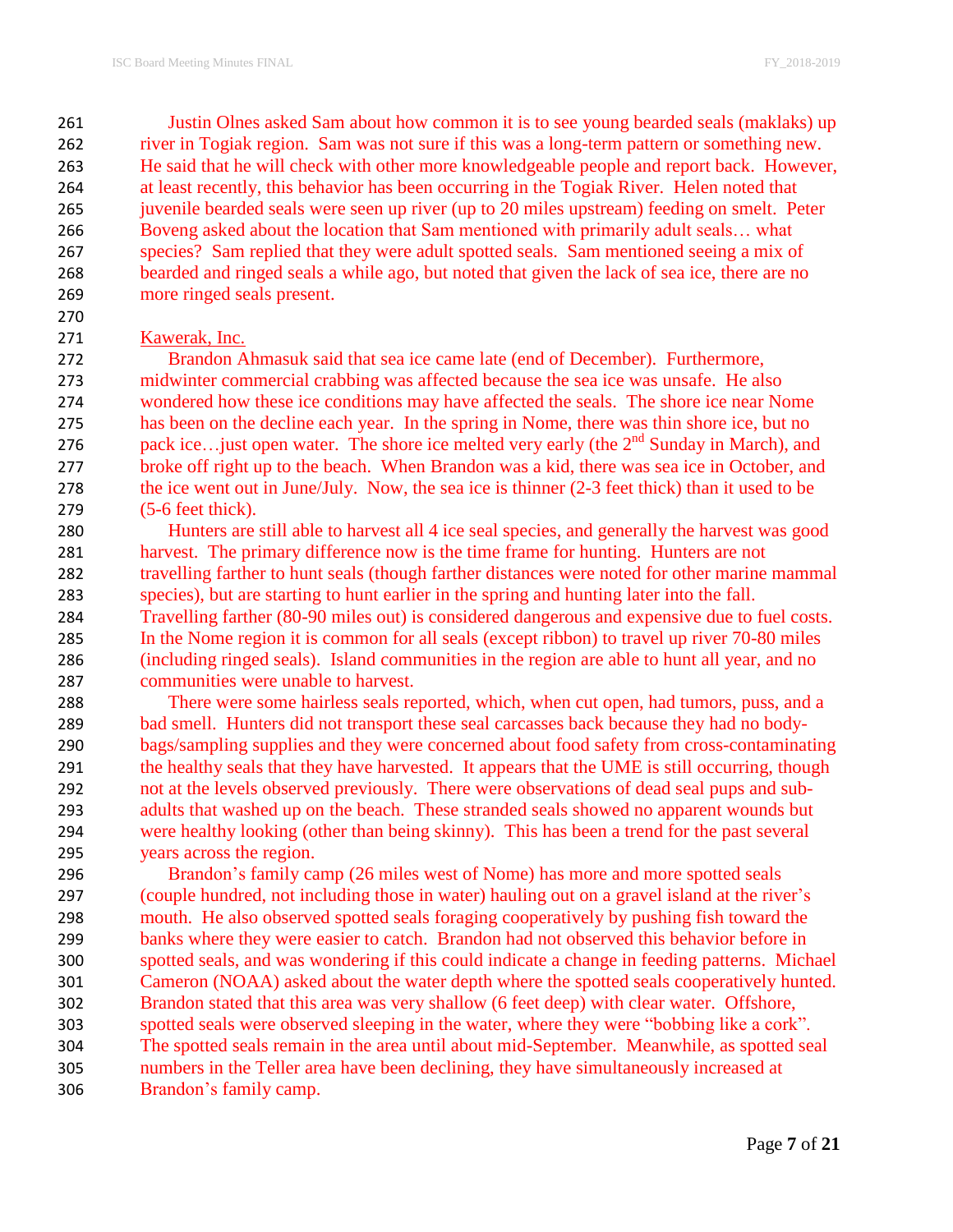Finally, at the end of July a bull Stellar Sea Lion hauled out in the area. This is part of a trend in which more and more Stellar Sea Lions are occupying the region (just west of Nome).

#### Maniilaq Association

 Emerson Moto mentioned that, for the first time, Kotzebue Sound was open most of the year. Although Kotzebue Sound occasionally would freeze over with thin ice, the wind would eventually blow out the ice. East of Kotzebue, the ice from Hotham Inlet and Selawik Lake empties into Kotzebue Sound. Hunters have been able to start hunting inland earlier than normal. A couple years ago, hunters from Buckland, who hunt in Eschscholtz Bay, observed and harvested a Stellar Sea Lion. This was the first time that a Stellar Sea Lion was harvested in that region. Emerson suggested that these may be "scouts" or just the first in what may eventually lead to more and more Stellar Sea Lions in the area. Because the Buckland River is the largest south of Kotzebue Sound, there are herring, smelt, salmon, whitefish, and trout available as forage.

# North Slope Borough

 Taqulik Hepa noted that, in general, the seals harvested during the previous fall and winter were abundant and healthy. During the previous summer, there were reports of a large bull Stellar sea lion hauled out on the beach in the vicinity of Utqiaġvik (15 miles SW of town). During the fall bowhead whale hunt, Eli Nukapigak of Nuiqsut reported a group of Stellar sea lions at Cross Island. Many polar bears were present in the vicinity of Utqiaġvik during the winter, but when the sea ice was close the bears spent their time on the ice.

 Billy Adams described the ringed seals that were harvested ringed near Utqiaġvik as very fat and healthy. He provided information on the timing of the hunts. For example, ringed seals are hunted for food from October to June. During the "rut", male ringed seals can be identified by their black faces and are very smelly. In June and July seal hunting focuses on bearded seals, the skins of which are used as the covering for skin boats that are used to hunt bowhead whales. It takes 5-6 bearded seal skins to cover a skin boat. Ringed seal fat is used for caulking the seams on umiak skins, which are stitched together using braided caribou sinew as thread. In the vicinity of Utqiaġvik spotted seal hunting is not common, but when hunted they are targeted in August and September. Across the region the seals were described as healthy. For example, in Wainwright the harvested really fat seals and the hunters were happy. In Nuiqsut, a couple of bearded seals were harvested in late June. Point Hope was harvesting seals during the ISC Meeting (i.e., end of May). Billy shared concerns about dangerous conditions, such as less ice and more waves. As conditions are changing, it 344 is becoming more dangerous to hold onto Inupiat culture and traditional ways of life<sup>9</sup>. Billy expressed his happiness to be working on behalf of Native hunters and community members. He likes to hear stories about hunting and is glad that young people are present to learn about co-management. In closing, he mentioned that it was fortunate to work with good partners, researchers, etc., but there is still a need to work on improving communications (e.g., more 349 meetings<sup>10</sup>).

<sup>&</sup>lt;sup>9</sup> In the fall of 2018 Roxy Oyagak, Jr. and Ronald Kanayurak were killed in a whaling accident.

<sup>&</sup>lt;sup>10</sup> There are 2 teleconferences scheduled to be held in FY2019-20, which should help improve communications.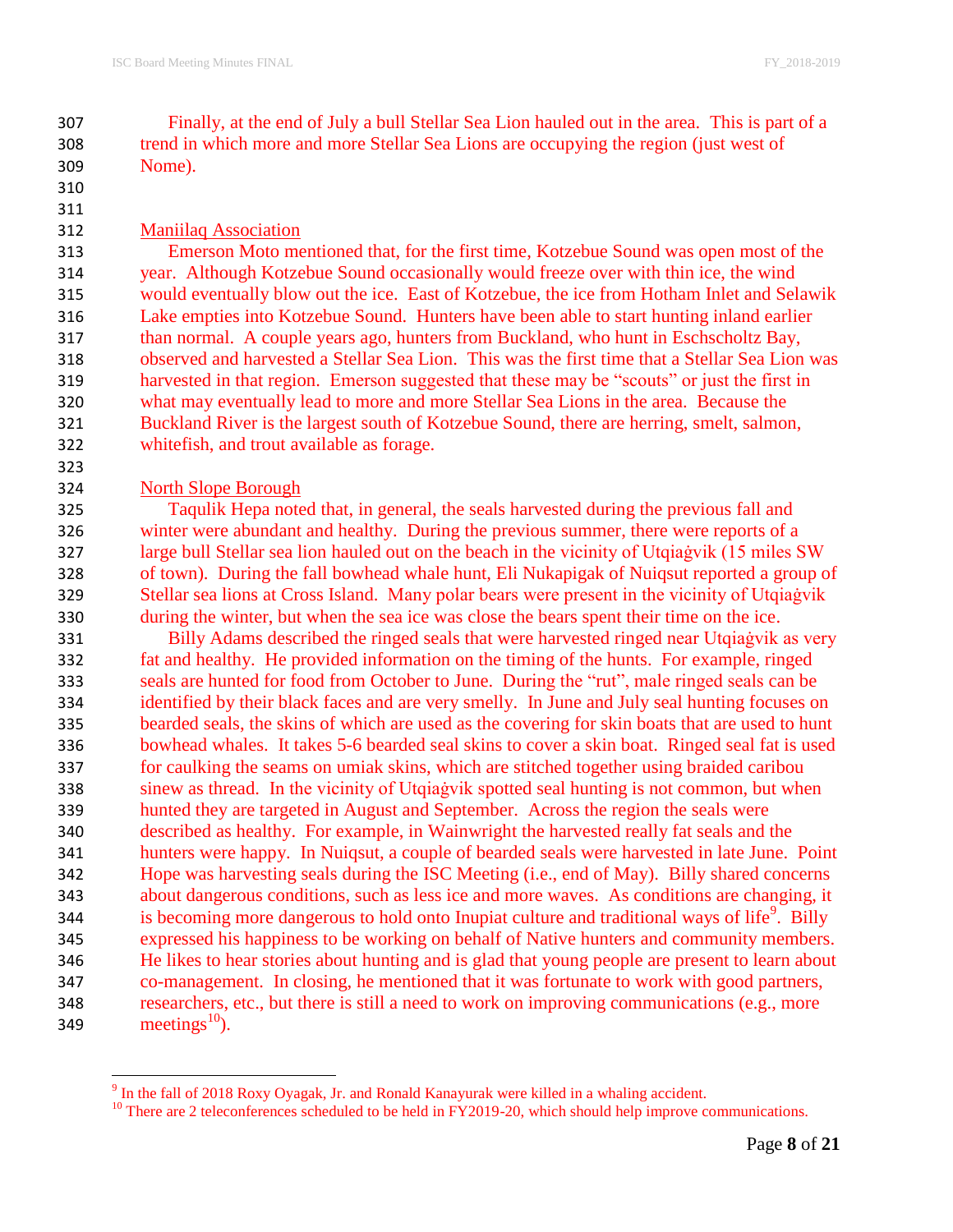Carla Koyutuk spoke of the sea ice near Kaktovik which never really went away last year. This made it difficult to hunt seals. Very few fish were caught – Carla mentioned that people would be "lucky to catch 1 fish with rod and reel". Gill-netting for fish also was not good. Only 3 bearded seals were caught. And it was difficult to get out to hunt caribou because of a fear of getting stranded by the sea ice. As such, hunters in Kaktovik had to wait until winter to go hunting for caribou. The sea ice finally went out in September. There was a late freeze-up (but with an open lead) in late December, which is unusual. Carla also noted a pressure ridge (ivu) very close to shore, and an early break-up of the ice that meant there were fewer ducks than usual.

 

## **11. Federal Agency Reports**

a. NMFS Update:

 Jon Kurland provided a brief summary that included notification of the opening of an Unusual Mortality Event (UME) for pacific gray whales. At the time of the ISC meeting there have been 60 dead whales. Opening a UME dedicates funding and expertise for use in addressing the cause(s) of death. Jon put out a request to the ISC communities for gray whale observational data.

 Taqulik suggested that an experienced hunter would be helpful with necropsying beached gray whales. Jennifer Hooper asked about the timing of gray whale migration so that the villages can be aware, and Jon replied that the migration is happening "right now". Jon also mentioned that the number of strandings in Alaska is not unusual right now, but recommended vigilance in the event that there is an increase. Lori Quakenbush asked about the recovery plan for ringed seals. Jon mentioned that an update on the 374 listing/delisting process was given in the Ice Seal Co-Management Meeting<sup>11</sup>.

 $\overline{\phantom{a}}$ 

b. Marine Mammal Stranding Update

 Barbara Mahoney gave a presentation on strandings with summaries of historical data. Increases were apparent but this may be related to increases in effort and in populations (whales in particular). Lately there have been fewer strandings. Regional distributions were mapped. One apparent trend was an increase in the Bering Sea. A time series for gray whale strandings by region was shown. Many gray whales were stranded this year in California. There were ship strikes and also whales in poor body condition (i.e., skinny). Strandings can be reported by contacting:

| 385 | <b>Stranding Hotline</b>     | Barbara Mahoney - Stranding Coordinator |
|-----|------------------------------|-----------------------------------------|
| 386 | $(877)$ 925-7773             | $(907)$ 271-3448                        |
| 387 | www.alaskafisheries.noaa.gov | barbara.mahoney@noaa.gov                |
| 388 |                              |                                         |

 Taqulik Hepa asked if there is funding available to apply for in order to actively search for stranding marine mammals. Additional grants can pay for local people already in place to expand their duties in order to monitor coastlines. Barbara mentioned that the Prescott Grant<sup>12</sup> has been applied to these actions previously, and that there may be other possibilities. Brandon Ahmasuk asked about funding for cleanup and safety supplies

This update is available in the minutes to the 2019 Ice Seal Co-management Meeting compiled by NOAA

<sup>&</sup>lt;sup>12</sup> www.fisheries.noaa.gov/grant/john-h-prescott-marine-mammal-rescue-assistance-grant-program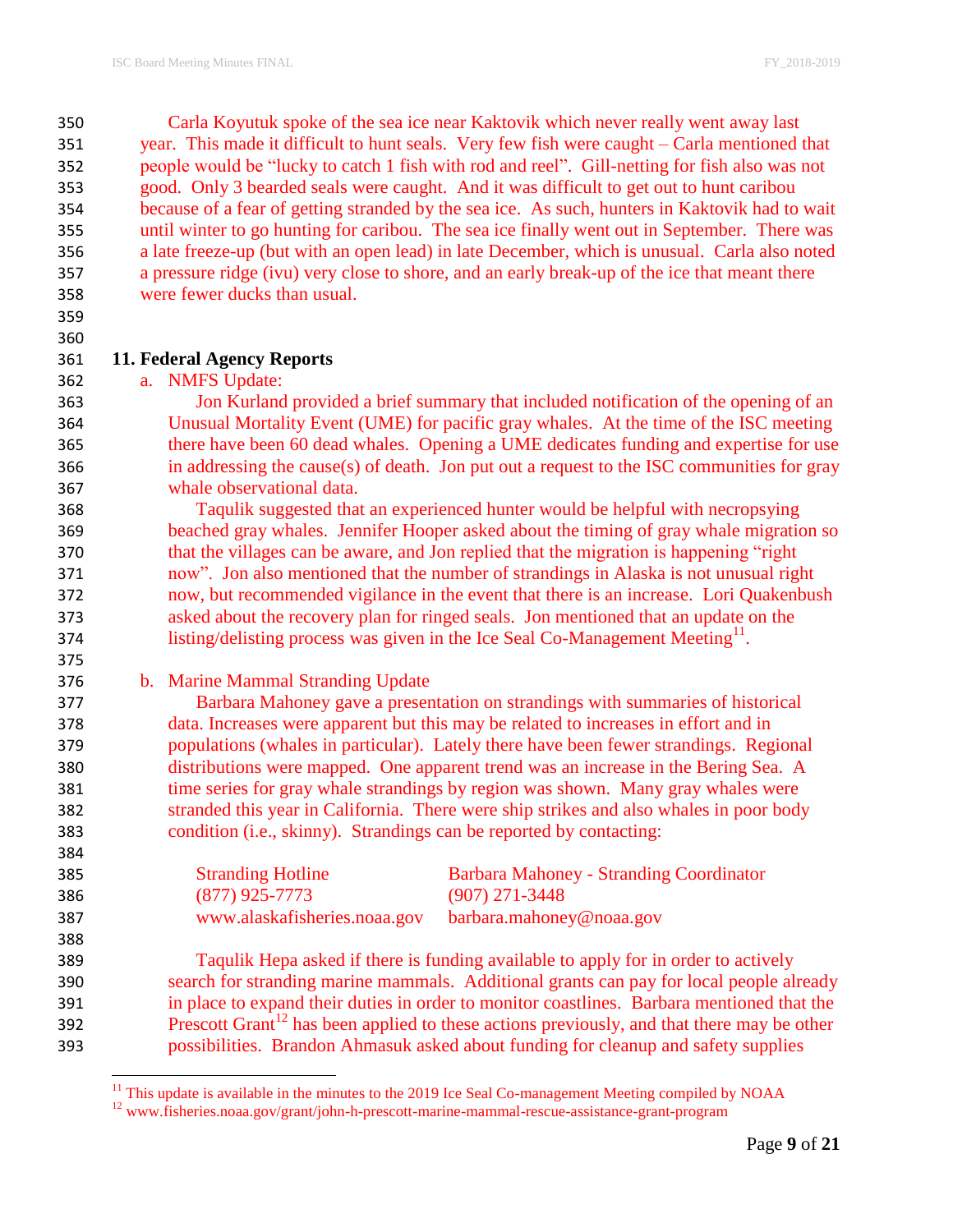| 394        | (e.g., body-bags, rubber gloves, personal protective gear, etc.). Barbara said this was                                                                                           |
|------------|-----------------------------------------------------------------------------------------------------------------------------------------------------------------------------------|
| 395        | possible and that she would send more information. Albert Simon expressed concern                                                                                                 |
| 396        | about hunters' need for more information about hunting whales because hunters are                                                                                                 |
| 397        | asking about harvesting whales yet do not understand the complexities of whale                                                                                                    |
| 398        | management. Clearly this is a complex issue that requires information from the AEWC                                                                                               |
| 399        | (907-852-AEWC or 907-852-2392). Barbara mentioned that she can also provide info on                                                                                               |
| 400        | this to the regions.                                                                                                                                                              |
| 401        |                                                                                                                                                                                   |
| 402        | c. Marine Mammal Commission – Co-management Review (Jenna Malek)                                                                                                                  |
| 403        | Jenna Malek Provided a summary of the results of a study about co-management in                                                                                                   |
| 404        | AK. In 2008 a study identified co-management needs as: trust, capacity building,                                                                                                  |
| 405        | funding $\&$ accountability, and recognition of the threat of climate change to subsistence                                                                                       |
| 406        | in AK. These needs still existed in 2016 and led to a new review. The final report will be                                                                                        |
| 407        | completed by the end of June will be available electronically, in hard copy.                                                                                                      |
| 408        |                                                                                                                                                                                   |
| 409        | New contact information:<br>jenna.malek@noaa.gov                                                                                                                                  |
| 410        | 907-271-1332                                                                                                                                                                      |
| 411        |                                                                                                                                                                                   |
| 412        |                                                                                                                                                                                   |
| 413        | 12. Ice Seal Research <sup>13</sup>                                                                                                                                               |
| 414        |                                                                                                                                                                                   |
| 415        | a. North Pacific Research Board (Danielle Dickson)                                                                                                                                |
| 416        |                                                                                                                                                                                   |
| 417        | Danielle presented a progress report for work that seeks to provide ecological                                                                                                    |
| 418        | forecasting of biological and ecological "events" such as harmful algal blooms, etc. Her                                                                                          |
| 419        | intent is to make connections with NOAA Weather Service and other agencies (USGS,                                                                                                 |
| 420        | NPRB, etc.). Her case-study applies these methods to assessing the influence of changes                                                                                           |
| 421        | in sea-ice habitat upon ringed seals. This can inform population dynamics by quantifying                                                                                          |
| 422        | factors associated with critical ringed seal breeding habitat. Danielle will report on where                                                                                      |
| 423        | this information can be found and/or how to go about making such a forecast.                                                                                                      |
| 424        | Currently, there is not good information about snow on sea ice. Danielle is                                                                                                       |
| 425        |                                                                                                                                                                                   |
|            | investigating proxies for this variable, such as the use of satellite imagery to map the                                                                                          |
| 426        | locations of pressure ridges (assuming that they create the drifts needed for lairs) and                                                                                          |
| 427        | their stability over a period that coincides with ringed seal lair construction and                                                                                               |
| 428        | reproduction. Other questions concern the value of small pressure ridges for creating                                                                                             |
| 429        | ringed seal pupping habitat. The weather service products that are currently available                                                                                            |
| 430        | cannot map small pressure ridges. This may require that people directly collect                                                                                                   |
| 431        | measurements and document the presence of ringed seals with certain sea ice features.                                                                                             |
| 432        | There are many challenges, such as how to: work with local people on the ground,                                                                                                  |
| 433        | monitor conditions, document ringed seal distribution, health, and productivity. This                                                                                             |
| 434        | requires feedback from Native communities and the ISC in particular. Modelers at                                                                                                  |
| 435<br>436 | NOAA lack data to ground-truth their sea ice models. This info will help to build a better<br>model. There are ideas about what ringed seals "need" to raise pups. Over time, are |

 $\overline{\phantom{a}}$ <sup>13</sup> Reports and presentations will be made available on the ISC website. Or, contact Andrew Von Duyke to request further information.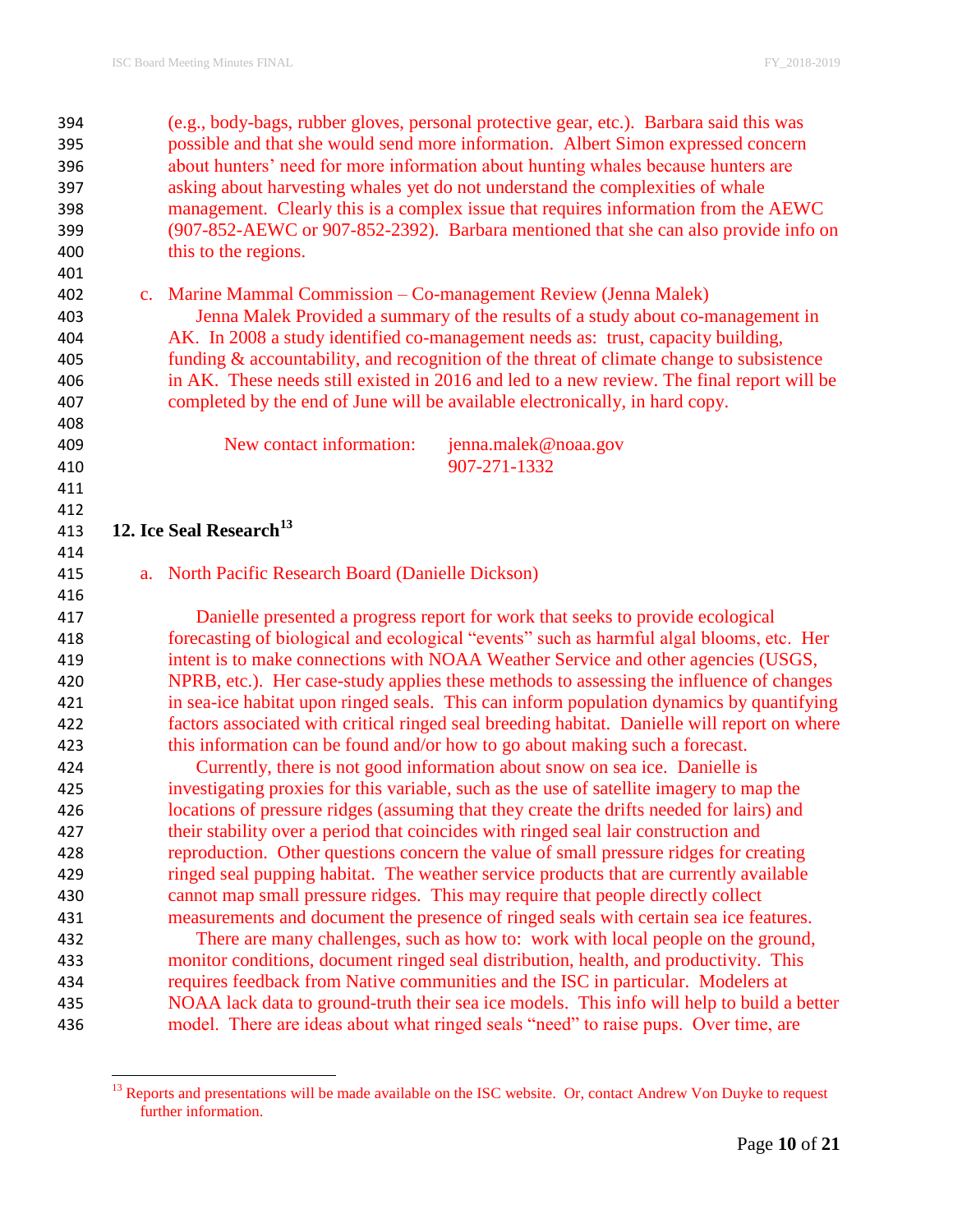| 437 | these needs changing? For example, since it's not as cold, perhaps the importance of         |
|-----|----------------------------------------------------------------------------------------------|
| 438 | lairs is reduced?                                                                            |
| 439 | The earliest expected date for report completion is late fall 2019. This report can be       |
| 440 | used to help agencies (NOAA) understand where to spend money for monitoring.                 |
| 441 | Agencies can fund real, on-the-ground observations by real people in coastal                 |
| 442 | communities. This will help in developing capacity and justifying through co-                |
| 443 | management for making a case for better training within the coastal regions for observers.   |
| 444 | This work will hopefully clarify what is needed, including resources on the ground in        |
| 445 | Alaska, to be able to produce good predictive models. This info will not be a cause for      |
| 446 | reducing harvest.                                                                            |
| 447 | To accomplish this, it was recommended by the ISC that experts from the                      |
| 448 | communities and biologists be consulted. Outreach will also be essential to project          |
| 449 | success.                                                                                     |
| 450 |                                                                                              |
| 451 | b. Marine Mammal Laboratory (Peter Boveng)                                                   |
| 452 |                                                                                              |
| 453 | A report was provided on the health of ringed seals that were observed in the southern       |
| 454 | Bering region during a period of extremely low sea ice. In particular, during the winter     |
| 455 | of 2017-18 young ringed seals (pups and yearlings) landed in the Pribilofs and Aleutians.    |
| 456 | The health evaluation performed was based on photos. No ringed seals have been               |
| 457 | reported in the southern Bering in 2018-19.                                                  |
| 458 | The link to this report is:                                                                  |
| 459 |                                                                                              |
| 460 | www.fisheries.noaa.gov/webdam/download/91850291                                              |
| 461 | <b>or</b>                                                                                    |
| 462 | www.fisheries.noaa.gov/resource/document/health-evaluation-ringed-seals-documented-          |
| 463 | southern-bering-region-winter-2017                                                           |
| 464 |                                                                                              |
| 465 | Another report was presented covering ongoing research and monitoring. No major              |
| 466 | new results were presented. Current efforts are to continue analysis of satellite tag        |
| 467 | tracking and sampling data, along with finalizing the US-Russia polar bear and seal data.    |
| 468 | Also presented a new project (not yet funded) on disease, diet, contaminants, and the        |
| 469 | health of ice seals. Other projects mentioned include: Un-manned Aerial System               |
| 470 | detection of ice seals and the integration of diverse data sources to determine seasonal     |
| 471 | density distributions of protected species.                                                  |
| 472 | Peter briefly discussed genetics in ice seals. He indicated that there is more of a          |
| 473 | pattern in bearded seal genetics than in other species. This expected due to their           |
| 474 | territorial reproductive strategy, with philopatry in males (but uncertainty in female       |
| 475 | behavior); leading to some population genetic structure. In contrast, ringed seals show      |
| 476 | much less genetic structure. Advances in genetics will allow for finer look.                 |
| 477 | Raphaela observed that generalized statements on bearded seals may not be                    |
| 478 | appropriate, supporting the need to sample in different regions to capture this variability. |
| 479 |                                                                                              |
| 480 |                                                                                              |
| 481 |                                                                                              |
| 482 |                                                                                              |
|     |                                                                                              |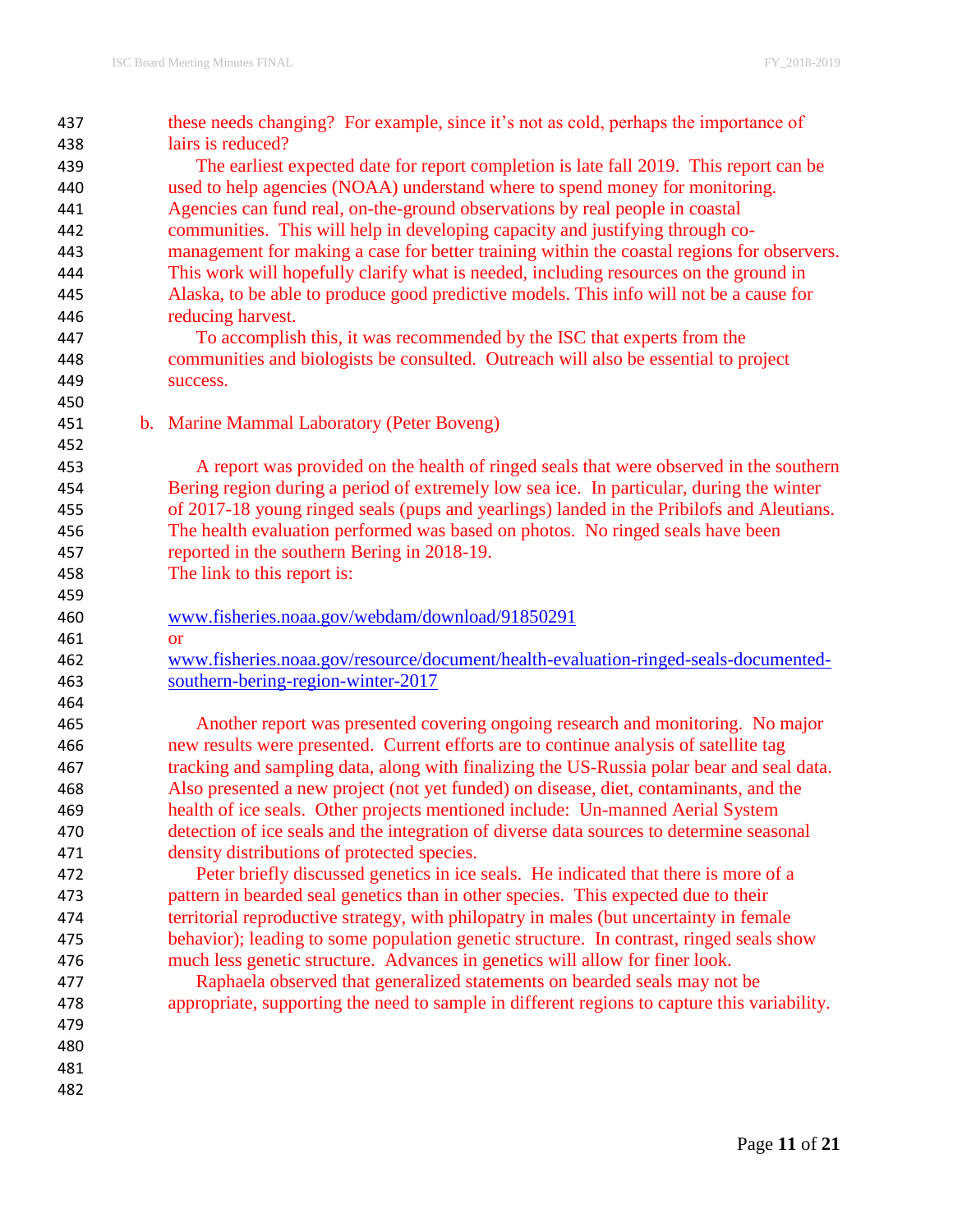| 483 | c. NSB Department of Wildlife Management                                                     |
|-----|----------------------------------------------------------------------------------------------|
| 484 |                                                                                              |
| 485 | <b>Health Assessments (Raphaela Stimmelmayr)</b>                                             |
| 486 | A summary of the ongoing health monitoring program at the NSB-DWM was presented.             |
| 487 |                                                                                              |
| 488 | <b>Satellite Tagging (Andrew Von Duyke)</b>                                                  |
| 489 | A brief intro to the NSB-DWM ice seal research program, including an update on the           |
| 490 | satellite tagging program, was presented.                                                    |
| 491 |                                                                                              |
| 492 | <b>Traditional Ecological Knowledge and western science integration (Rowenna Gryba)</b>      |
| 493 | Rowenna Gryba is a collaborator who is working directly with the NSB-DWM. She                |
| 494 | presented a year-1 update on a NPRB funded project that is developing methods to             |
| 495 | integrate TEK and western science within a Bayesian network for fully informed models.       |
| 496 |                                                                                              |
| 497 |                                                                                              |
| 498 | d. Alaska Department of Fish and Game – Arctic Marine Mammals Program                        |
| 499 |                                                                                              |
| 500 | <b>Biomonitoring Update (Lori Quakenbush)</b>                                                |
| 501 | In summary, biomonitoring signals (high pregnancy rates; lower age of sexual                 |
| 502 | maturity; higher proportion of pups in spring harvest) indicate that seal populations are in |
| 503 | good shape and that conditions are good. However, these results do not include 2017 and      |
| 504 | 2018, which were both very low ice years.                                                    |
| 505 | Bearded seals have higher levels of domoic acid and saxitoxin from harmful algal             |
| 506 | blooms than the other ice seal species. The next highest levels occur in ringed seals,       |
| 507 | while spotted seals had the lowest levels. These differences are attributed to the diets of  |
| 508 | each species.                                                                                |
| 509 | The prevalence of parasite infestation was reported, and no new species were found.          |
| 510 | Though there was no change in the frequency of species in diets, the size of saffron cod is  |
| 511 | trending higher. It is normal for bearded seals to carry a higher parasite load (including   |
| 512 | tapeworms) than other ice seal species, which have different parasite communities.           |
| 513 | Bearded seals with tapeworms tend to be healthy $-$ able to live normally with tapeworms.    |
| 514 | It's difficult to understand seal parasites currently because much of their life-history     |
| 515 | remains unknown. Most seal parasites come from their diet, though the seal louse is also     |
| 516 | a vector. Heartworm prevalence is low in Alaska but higher in Canada. No increase in         |
| 517 | heartworm infestation has been seen and apparently seals can live with them.                 |
| 518 | It was recommended that community members check with fish experts if they see                |
| 519 | cysts in the fish they have caught.                                                          |
| 520 | All biomonitoring information, including comparative blubber thicknesses is funded           |
| 521 | by NOAA and section 6. This information will be made available to NMFS during its 90         |
| 522 | day preliminary science review for the petition to delist ringed seals.                      |
| 523 |                                                                                              |
| 524 | <b>Harvest Monitoring Surveys (Justin Olnes)</b>                                             |
| 525 | The presentation provided a general summary of the household survey program                  |
| 526 | (Section 6 funded), including the goals from the ISC. The summary was for households         |
| 527 | surveyed in 2018, and it was reiterated that the surveys are confidential—only the local     |
| 528 | surveyor has knowledge of who was interviewed. The general approach was to tally the         |
|     |                                                                                              |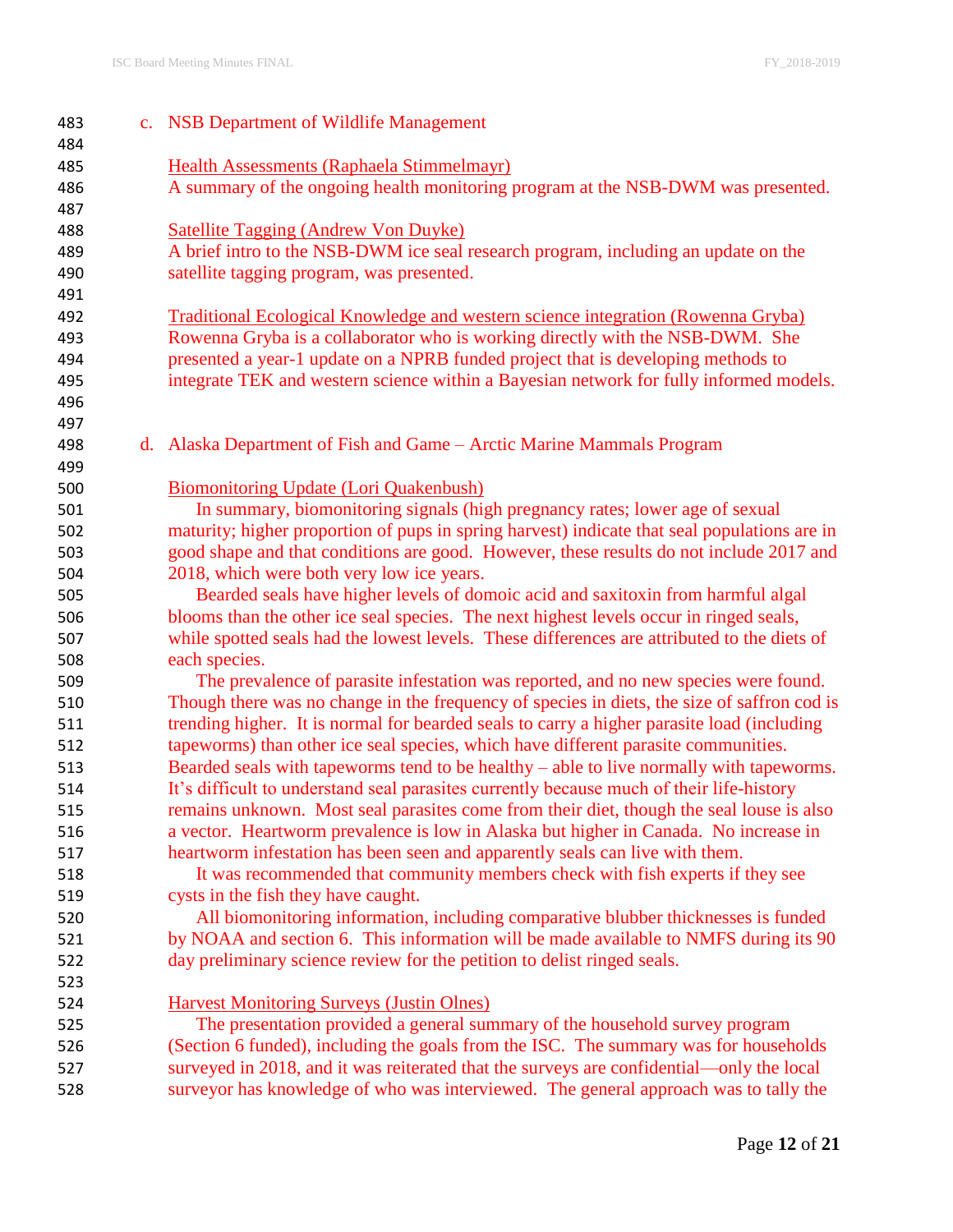number of seals harvested or received as a gift by month. In the future, an analysis of interannual variability in the harvest would be informative and is now possible given the large data-set. Further, data on whether people are hunting more or less these days and why would also be useful because reasons for this may go beyond sea ice, but may also have to do with economic and/or demographic factors.

 A report compiling survey data from 1960-2017 has been written up and submitted for publication (accepted with revisions). The manuscript demonstrates that harvest of ice seals in Alaska is sustainable. The reviewers liked the manuscript, thought this was important information, and that it should be published. The number of *struck and lost* (SL) seals was highlighted as important by 3 out of the 4 reviewers. The manuscript used SL values reported from other sources that ranged 10-40%. It was acknowledged that 540 this method needs improvement, because accurate SL data is difficult to acquire for many reasons. It was suggested that improvements in documenting SL may be a topic that the ISC should consider. This last statement initiated a rather lengthy discussion about documenting SL and other related topics (briefly summarized below).

545 - Helen was concerned that there was a need to explain that struck and lost seals are an inevitable occurrence due to factors that hunters cannot control. *Lori indicated that this point has been made in the manuscript. But if it was possible for the ISC to get better information on SL, then this would be very useful and informative. The goal is to understand SL better.*

- Taqulik supports research "true" co-management. She shared her concerns about the need to be careful when listing species. For example, listed species provide funds to agencies, but listing also imposes costs to communities. *Lori noted that Section 6 funding (ESA) was used for the last 2 years only, and that*
- *previous funding from came from other sources (not just section 6).*
- Billy noted that hunters and communities are "burning out" on research, and that adding too much research will push away community support. *Lori reminded the ISC that these surveys were given a high priority by the ISC and communities. Also, the ISC and/or their communities can ask that research be stopped. Researchers look to the ISC for guidance.*
- Billy requested that survey questionnaires be simplified. This will improve survey accuracy, make it easier on elders and community members, and reduce the potential for burn-out. The ISC can help with revisions to surveys that are appropriate. *Lori is willing to make modifications to the questionnaire.*
- *Lori also noted that Nome has not been surveyed. Given its diverse population, Nome has high variability in hunter harvest levels among households. Because of its size, it is only possible to survey a subsample and then extrapolate the rest of the harvest households. As such, Nome may be overestimated for seal harvest due to extrapolation. ISC may be interested in supporting a harvest survey in Nome.*
-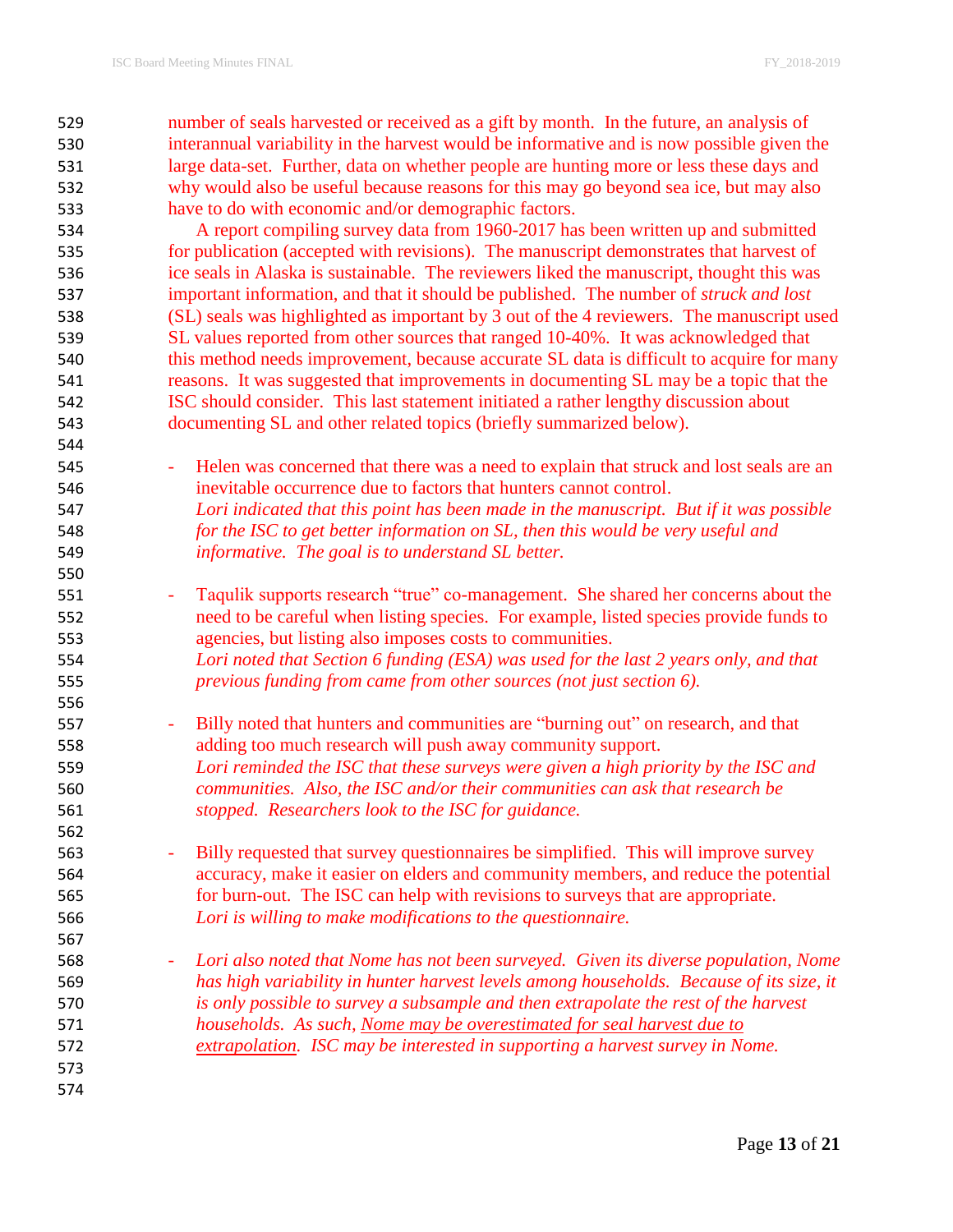| 575 | <b>Satellite Tagging Project (Lori Quakenbush)</b>                                            |
|-----|-----------------------------------------------------------------------------------------------|
| 576 | An update was presented on the seal tagging project. This included a preliminary              |
| 577 | analysis of spotted and bearded seal movements. In particular CTD tags provide                |
| 578 | oceanographic data at a scale that is relevant to the animal info on habitat characteristics. |
| 579 | One observation is that the geographic location where the seal was initially tagged is        |
| 580 | related to their patterns of movement. An example of this was shown for bearded seals.        |
| 581 | Early results suggest that bearded seal wintering habitat is different than what has been     |
| 582 | previously assumed and needs more support from research. This underscores the                 |
| 583 | importance of tagging seals from many locations so that the range of movements can be         |
| 584 | documented.                                                                                   |
| 585 | Albert commented on the importance of tagging seals in different areas. Taqulik was           |
| 586 | interested in more satellite tagging in the Beaufort Sea. Carla Koyutuk mentioned the         |
| 587 | spotted seals that haul out in the Camden Bay area.                                           |
| 588 |                                                                                               |
| 589 |                                                                                               |
| 590 | e. Pinniped Cognition & Sensory Systems Laboratory – UC Santa Cruz                            |
| 591 | <b>Colleen Reichmuth</b>                                                                      |
| 592 |                                                                                               |
| 593 | Auditory biology of bearded, ringed, and spotted seals                                        |
| 594 |                                                                                               |
| 595 | Goal: Provide information on the hearing capabilities and auditory responses of ice seals     |
| 596 | to sound in their environment.                                                                |
| 597 |                                                                                               |
| 598 | Until recently, there has been little quantitative information available for ice seal         |
| 599 | acoustics. Previous work by PCSSL (published in 2014) suggests that Alaskan ice seals         |
| 600 | are among the most sensitive marine mammals to low frequency sound ( $\leq 200$ hz); with a   |
| 601 | sensitivity 100x greater than in toothed whales. Current work with a captive bearded seal     |
| 602 | is quantifying the sensitivity to these sounds in this species. Specifically, hearing         |
| 603 | abilities are measured in quiet air and water, with background noise, and with seismic        |
| 604 | sound. The results will contribute to NOAA's criteria for sound mitigation. PCSSL is          |
| 605 | also studying bearded seal vocal development, which can inform social behavior and            |
| 606 | vocalizations with habitat use. This captive individual (Noatak) is a 4 year old male that    |
| 607 | is just now starting to make sounds that are beginning to sound like the adult "song".        |
| 608 | Similar work with spotted seals indicates that males vocalize at age 3-4 years, increasing    |
| 609 | at maturity, with extensive vocalizations that sound very similar to a walrus.                |
| 610 | Characterizing these vocalizations with respect to age, mating status, etc. will be useful    |
| 611 | for interpreting acoustic data from hydrophone arrays.                                        |
| 612 |                                                                                               |
| 613 |                                                                                               |
| 614 |                                                                                               |
| 615 |                                                                                               |
| 616 |                                                                                               |
| 617 |                                                                                               |
| 618 |                                                                                               |
| 619 |                                                                                               |
|     |                                                                                               |

Page **14** of **21**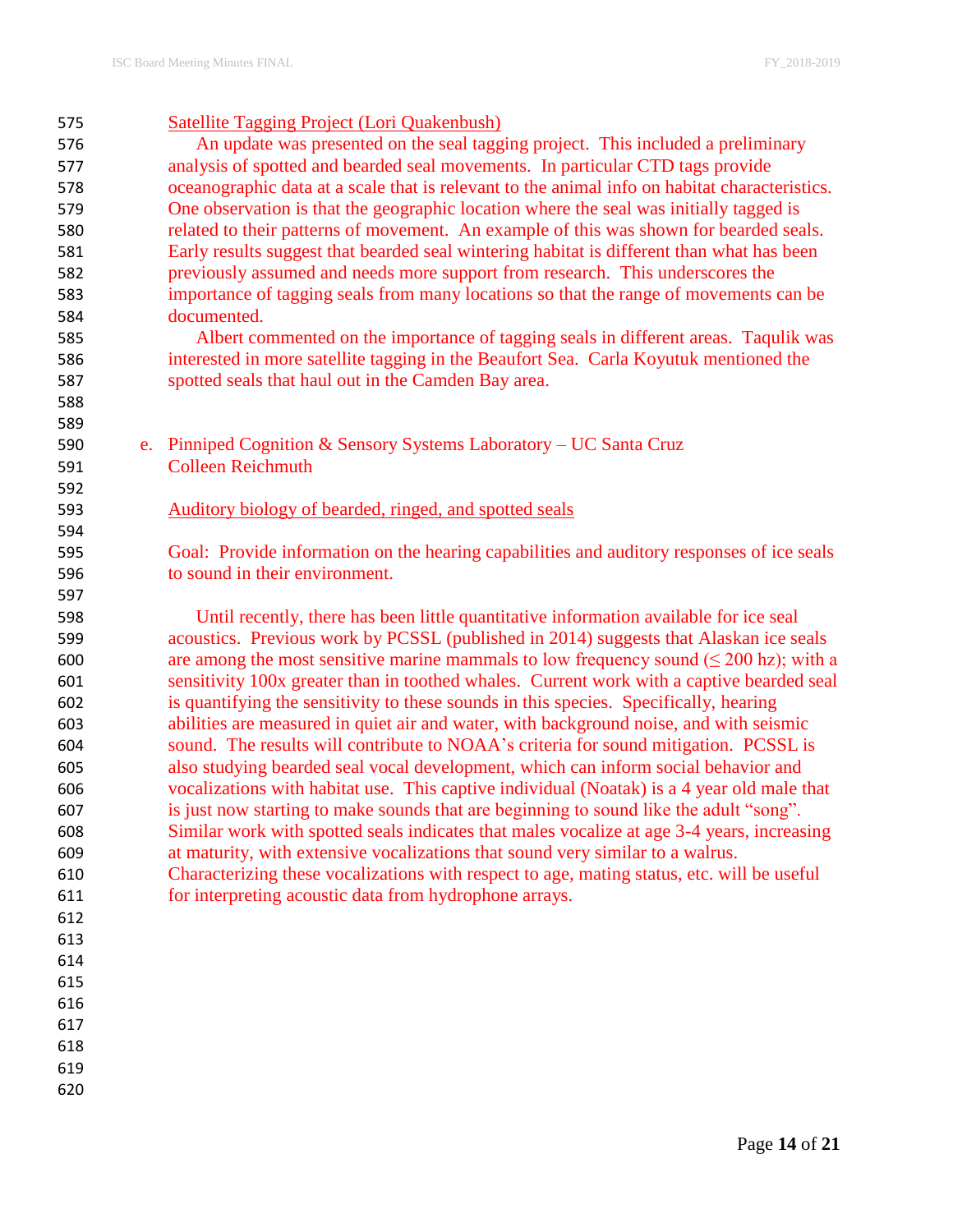| 621 | Physiology and health of Arctic seals                                                               |
|-----|-----------------------------------------------------------------------------------------------------|
| 622 |                                                                                                     |
| 623 | Goal: Investigate a variety of physiological questions. Provide empirical data that can be          |
| 624 | used by resource managers for decision making regarding the conservation and                        |
| 625 | management of ice seals.                                                                            |
| 626 |                                                                                                     |
| 627 | Information from captive ice seals, those in rehabilitation, and those from the wild $14$           |
| 628 | is pooled in order to document health parameters. Drawing upon the results of this                  |
| 629 | research, ice seals are now included in handbook of wildlife medicine. Some of the                  |
| 630 | questions under investigation include:                                                              |
| 631 |                                                                                                     |
| 632 | Ice seal muscle physiology. Examining ice seal muscle biochemistry, such as<br>÷,                   |
| 633 | myoglobin and acid buffering, and their foraging ecology (i.e., diving), helps to form              |
| 634 | a better understanding of how they are adapted to their environment.                                |
| 635 |                                                                                                     |
| 636 | Whisker growth rates and patterns. As they grow, ice seal whiskers store<br>$\blacksquare$          |
| 637 | hormones, stable isotopes, and other chemicals that circulate within the blood stream.              |
| 638 | This means that a whisker records certain important physiological events or                         |
| 639 | processes—such as pregnancy, stress levels, foraging patterns, body-condition, and                  |
| 640 | environmental contamination—over a set timespan (i.e., the lifespan of the whisker).                |
| 641 | To calibrate what is going on with the animal over time, whisker growth rate,                       |
| 642 | lifespan, and the pattern(s) in which they are shed and regrown must be documented.                 |
| 643 | Accomplishing this will help researchers better understand a variety of questions                   |
| 644 | about ice seals.                                                                                    |
| 645 |                                                                                                     |
| 646 | Ice seal metabolism and seasonal energetic requirements. Using captive ice seals,<br>$\blacksquare$ |
| 647 | seasonal energetic demands, body-condition, and molt progression were tracked. Ice                  |
| 648 | seal metabolism and energetic requirements varied over time, with patterns that were                |
| 649 | related to each species' molting strategy. Variation in ice seal body-condition                     |
| 650 | appears related to seasonal energy use patterns relating to their life history.                     |
| 651 | Understanding what constitutes normal patterns of energetics and molt progression                   |
| 652 | may be informative on the UME and vulnerability to changing environmental                           |
| 653 | conditions.                                                                                         |
| 654 |                                                                                                     |
| 655 |                                                                                                     |
| 656 | <b>13. Old Business</b>                                                                             |
| 657 | The ISC recommended a set amount for compensating those who recover and return shed<br>a.           |
| 658 | or lost satellite tags. The recommended amount for compensation is an equivalent to                 |
| 659 | \$100 (e.g., store gift card) or fuel card that covers the cost of 15 gallons of fuel. This         |
| 660 | recommendation came out of the Executive Session on day-1 of the ISC Annual Meeting.                |
| 661 | This recommendation applies to all research in all ISC regions, and is consistent                   |
| 662 | regardless of satellite tag type or how it was recovered. This recommendation is intended           |

<sup>&</sup>lt;sup>14</sup> Data provided by NOAA Fisheries – Alaska Fisheries Science Center – Marine Mammal Lab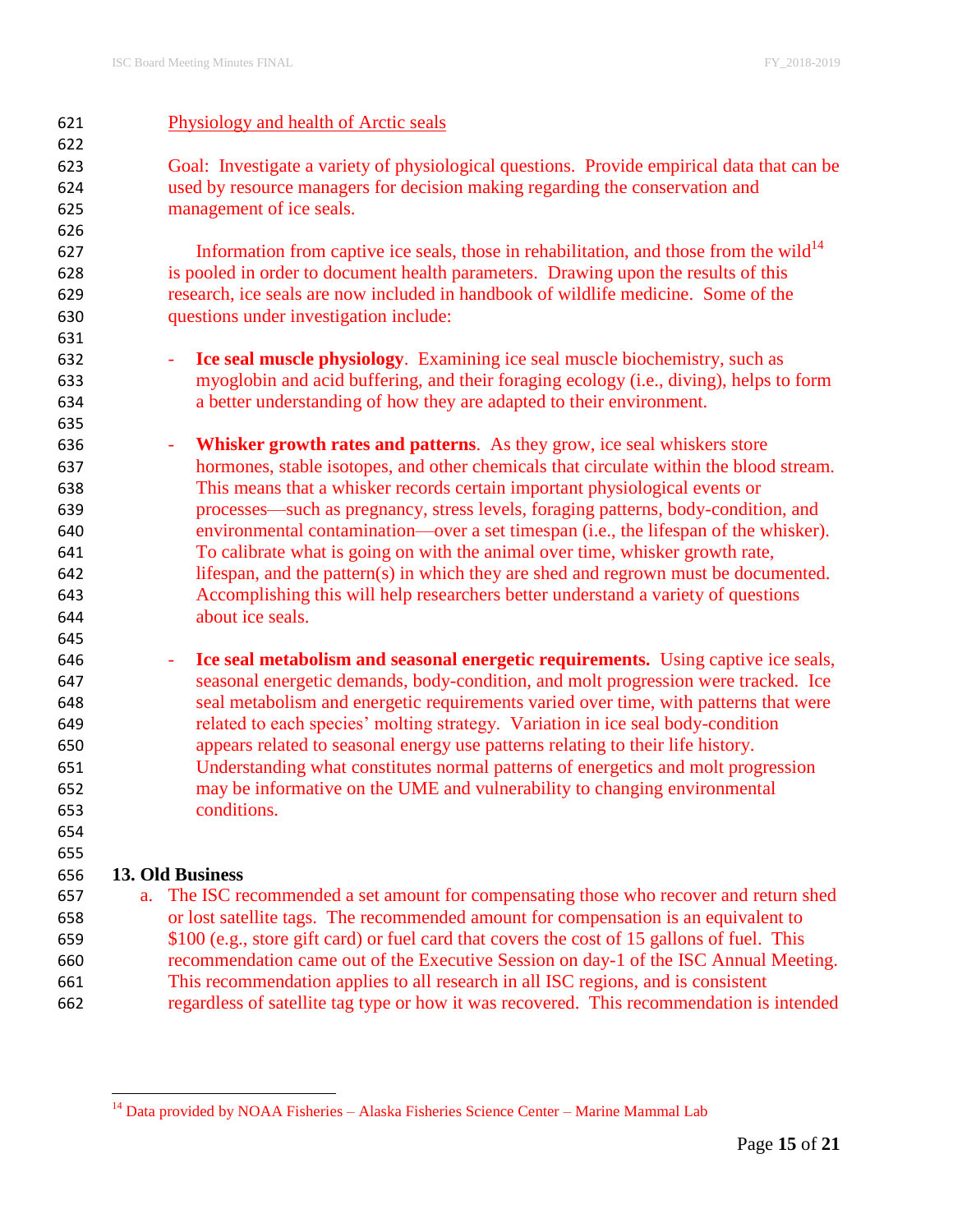| 663 | to avoid confusion, miscommunication, and/or impressions of disrespect. It will also             |
|-----|--------------------------------------------------------------------------------------------------|
| 664 | help researchers by avoiding comparisons of compensation from village to village <sup>15</sup> . |
| 665 |                                                                                                  |
| 666 | b. The Kawerak Region does not support satellite tagging in their region. Lori Quakenbush        |
| 667 | will have Merlin and Koyuk IRA get in touch with Kawerak to sort this out.                       |
| 668 |                                                                                                  |
| 669 | c. Brandon Ahmasuk suggested that new research on bearded seal diet would be useful.             |
| 670 |                                                                                                  |
| 671 | 14. New Business <sup>16</sup>                                                                   |
| 672 |                                                                                                  |
| 673 | a. Evaluating novel assessment approaches for coastal ice seal haulout areas and behavior in     |
| 674 | the Alaskan Beaufort Sea - Donna Hauser (UAF) and Andrew VonDuyke (NSB)                          |
| 675 |                                                                                                  |
| 676 | Donna Hauser presented a research proposal for a project that leverages two existing             |
| 677 | research projects, the AAOKH program at UAF, and the NSB Ice Seal Research                       |
| 678 | Program. The objectives are to (1) assess new technology for monitoring ice seal                 |
| 679 | haulouts, (2) better understand factors pertaining to ice seal haulout behavior and use, and     |
| 680 | (3) build capacity for science by training local Native field assistants in the use of new       |
| 681 | technologies. This capacity will provide marketable job skills while also improving the          |
| 682 | ability to collect scientific data. These methods, if successful, should be applicable to        |
| 683 | other wildlife species.                                                                          |
| 684 | Billy commented that success is built upon mindfulness, respect for community                    |
| 685 | needs, and good communication with the hunting community. Appropriate timing is                  |
| 686 | important for eliminating any conflicts with hunting. Albert concurred with Billy's              |
| 687 | comment that, to do this project right, it should draw upon the knowledge of experienced         |
| 688 | hunters.                                                                                         |
| 689 |                                                                                                  |
| 690 | b. Investigating the impact of anthropogenic noise on aquatically breeding ice seals in the      |
| 691 | Alaskan Arctic - Aaron N. Rice, Holger Klinck, and Michelle Fourne (Cornell                      |
| 692 | University)                                                                                      |
| 693 |                                                                                                  |
| 694 | Michelle Fourne presented a research proposal to analyze an existing set of historical           |
| 695 | acoustic array data that was recorded in the Chukchi Sea. This data has been collected           |
| 696 | and paid for already, and as such, does not involve further field operations. The proposed       |
| 697 | research questions concern whether anthropogenic noise and habitat change (i.e., loss of         |
| 698 | sea ice) influence the mating behavior (i.e., vocalizations) of bearded and ringed seals,        |
| 699 | which can be detected and located using acoustic data. Though she and her lab have the           |
| 700 | technical capabilities to answer these questions, Michelle came to the ISC meeting to            |
| 701 | request guidance from the ISC about whether their proposed research questions are                |
| 702 | appropriate, and to determine which other questions may be important to communities of           |
| 703 | the Arctic and worthwhile of consideration.                                                      |

<sup>&</sup>lt;sup>15</sup> Note that this was not voted on as a resolution by the ISC. It has been requested that this be voted on as a resolution, and so will be added to the agenda for the upcoming teleconference meeting.

<sup>&</sup>lt;sup>16</sup> Reports and presentations will be made available on the ISC website. Or, contact Andrew Von Duyke to request further information.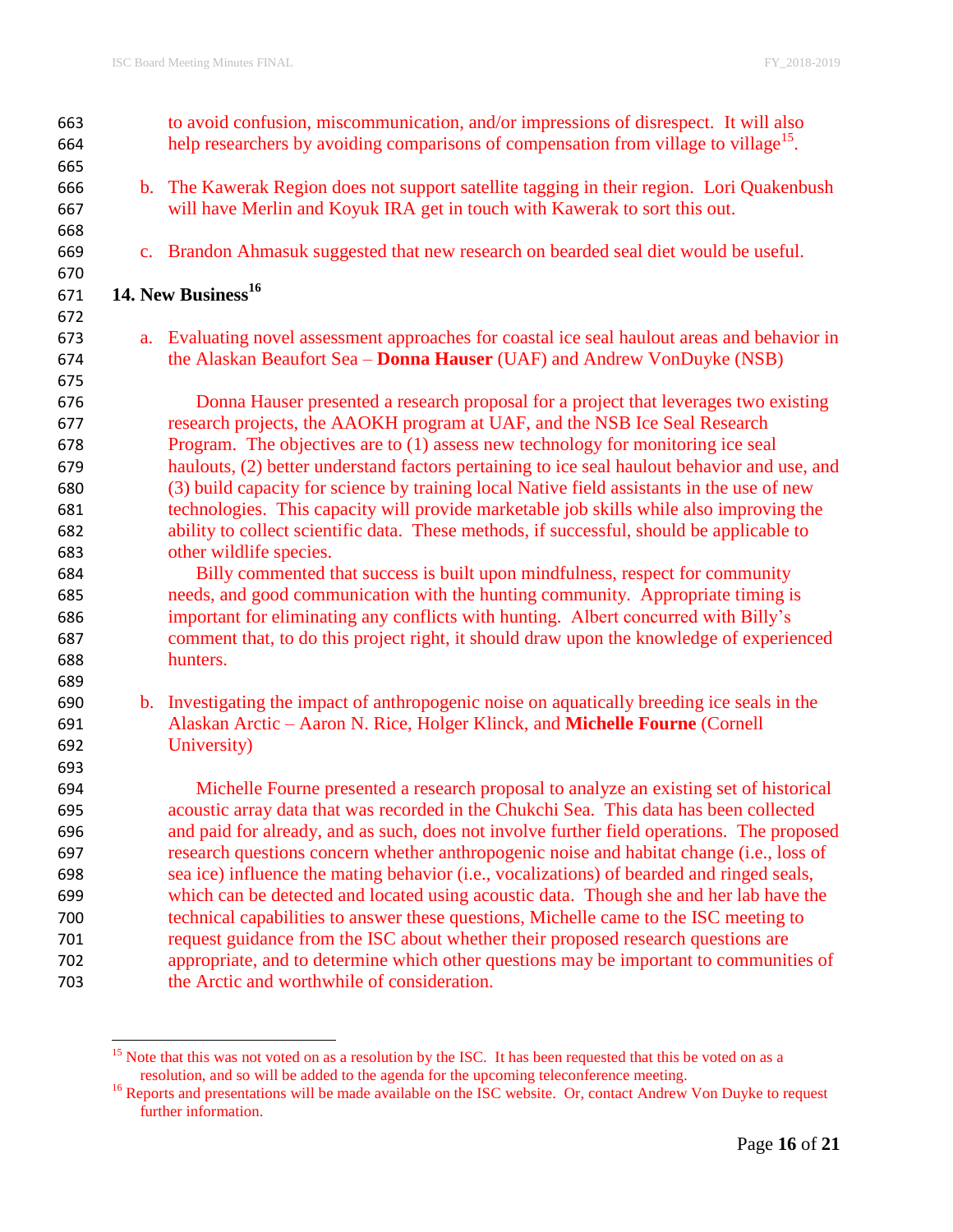| 704 |                | The ISC suggested that this type of research should be focused in areas where this            |
|-----|----------------|-----------------------------------------------------------------------------------------------|
| 705 |                | information is lacking and biologically important (e.g., Bering Straits). In particular,      |
| 706 |                | Brandon suggested that Kawarek would likely be interested in this type of work in their       |
| 707 |                | region to address concerns about marine vessel traffic. This would also applicable for        |
| 708 |                | use in understanding the potential effects of trawl fishing in the YK-Delta region. Also      |
| 709 |                | potential for use in hunter education.                                                        |
| 710 |                |                                                                                               |
| 711 |                | <b>ACTION:</b> ISC will take this information back to their communities for further feedback. |
| 712 |                | There is also a need to check with original owners of the data to ensure that it's OK to      |
| 713 |                | use for other purposes.                                                                       |
| 714 |                |                                                                                               |
| 715 |                | c. BBNA requesting a letter of support from ISC for their Tribal Wildlife Grant to conduct a  |
| 716 |                | baseline population study of the bearded seals residing in Togiak Bay, Alaska – Helen         |
| 717 |                | <b>Aderman</b>                                                                                |
| 718 |                |                                                                                               |
| 719 |                | Helen has requested a letter from the ISC in support of a proposed satellite tagging          |
| 720 |                | program for bearded seals in Togiak Bay. This project was proposed because local              |
| 721 |                | hunters indicated that it looked as if there were fewer bearded seals in this region than     |
| 722 |                | previously seen. Lori Quakenbush is a collaborator on this proposal. If funded, the           |
| 723 |                | Arctic Marine Mammals Program staff will travel to Togiak to both capture/satellite tag       |
| 724 |                | bearded seals, and train local hunters how to attach the tags and collect the data so that    |
| 725 |                | they can do it on their own.                                                                  |
| 726 |                |                                                                                               |
| 727 |                | <b>ACTIONS:</b>                                                                               |
| 728 |                | OK to proceed but the letter needs revision. Care should be taken to ensure that the          |
| 729 |                | wording does not imply that bearded seals are declining, only that they are less              |
| 730 |                | commonly seen in the region. Lori Quakenbush will revise and send to Andy Von                 |
| 731 |                | Duyke who will get it signed and sent out <sup>17</sup> .                                     |
| 732 |                |                                                                                               |
| 733 |                |                                                                                               |
| 734 |                | 15. Recommendations from the Ice Seal Committee                                               |
| 735 |                |                                                                                               |
| 736 |                | a. Ice Seal Management Plan                                                                   |
| 737 |                | Barbara Mahoney suggested, and it was agreed to table this and put it on next                 |
| 738 |                | year's agenda. Barbara and Andy will coordinate on this.                                      |
| 739 |                |                                                                                               |
| 740 |                | b. Ice Seal Co-Management Action Plan                                                         |
| 741 |                | Barbara Mahoney informed ISC that this was discussed during the co-management                 |
| 742 |                | meeting. Barbara Mahoney, Peter Boveng, and Andy Von Duyke will revise this                   |
| 743 |                | before the end of June 2019.                                                                  |
| 744 |                |                                                                                               |
| 745 | $\mathbf{c}$ . | ADF&G Harvest Survey Compilation (1960-2017) DRAFT                                            |
| 746 |                | Motion to approve updated version - seconded (provided that hard copies are sent              |
| 747 |                | to villages based on a mailing list provided by Carla) – passed <sup>18</sup> .               |
|     |                |                                                                                               |

This has been completed and sent to the funding agency on June 3, 2019.

In future it will be very helpful to get draft via email prior to the next ISC meeting.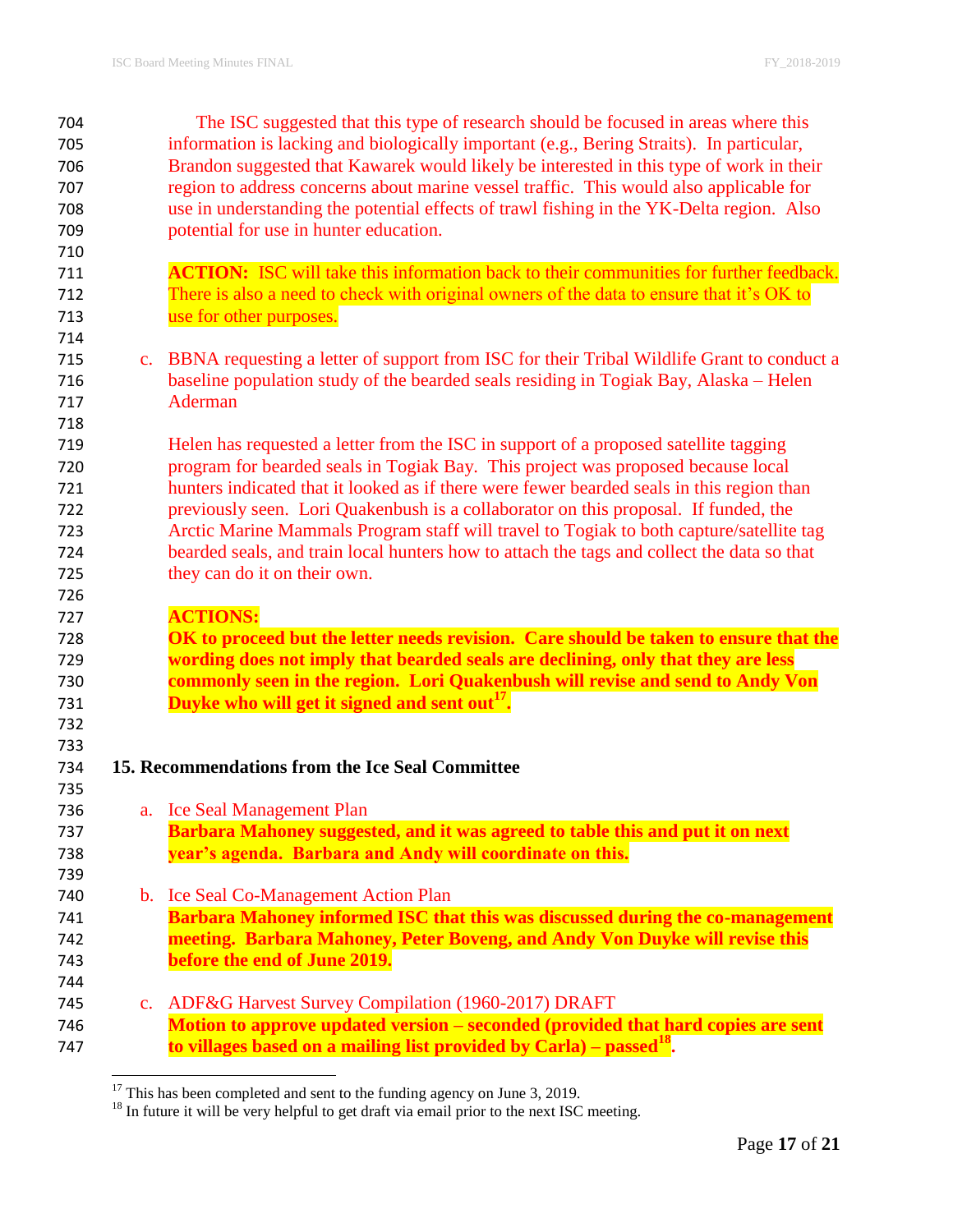| 16. Closing comments<br>748                                                                        |  |
|----------------------------------------------------------------------------------------------------|--|
| 749                                                                                                |  |
| 750<br>Barbara Mahoney: Pleased with how things are progressing.                                   |  |
| 751                                                                                                |  |
| Jon Kurland: concurs with Barbara.<br>752                                                          |  |
| 753                                                                                                |  |
| Lori Quakenbush: Meetings are helpful for focus. Research purpose is to work toward what<br>754    |  |
| the ISC feels is important.<br>755                                                                 |  |
| 756                                                                                                |  |
| Carla Koyutuk: Things are becoming clearer and she is appreciating her work as a harvest<br>757    |  |
| researcher more and more.<br>758                                                                   |  |
| 759                                                                                                |  |
| Billy Adams: Grateful to team (Carla, Larinda, Taqulik, Doreen, Andy) for working on the<br>760    |  |
| logistics for the meeting. This co-management group is a family. Much trust and<br>761             |  |
| relationships have been built. Things are moving forward.<br>762                                   |  |
| 763                                                                                                |  |
| Jennifer Hooper: Thanks to team for logistics. Request for presenters to provide electronic<br>764 |  |
| copies of presentations in advance. These should be printed out for ease of reading.<br>765        |  |
| 766                                                                                                |  |
| Sam Gosuk: Thanks to all. Especially to the chair for the muktuk!!! Appreciative of the<br>767     |  |
| way the meeting has been conducted. Grateful for agencies that cre about Native food, and<br>768   |  |
| willingness to work with local people who have the knowledge and the need to preserve food<br>769  |  |
| and traditions. Thankful for the technology that improves lives, makes communication easier<br>770 |  |
| and better, helps with conservation and management.<br>771                                         |  |
| 772                                                                                                |  |
| Helen Aderman: Appreciative of the NSB-DWM. Bristol Bay / Togiak Bay area has more<br>773          |  |
| trust in agencies and researchers.<br>774                                                          |  |
| 775                                                                                                |  |
| Emerson Moto: Thanks for the muktuk. Will share with the elders. Commenting on the ice<br>776      |  |
| conditions the way they used to be. Last time there was -50 weather was in the mid 1980s.<br>777   |  |
| Elders used to look for white ice (thick) because that's where the ugruks are.<br>778              |  |
| Nowadayswhere's the ice??? Will bring back info to his village and share it.<br>779                |  |
| 780                                                                                                |  |
| Brandon Ahmasuk: Thanks to Jon, Barb, NSB for logistical support. Fully understands the<br>781     |  |
| challenges. Thanks for the muktuk. Productive meeting. Things are quiet in Nome. Please<br>782     |  |
| report unusual observations ASAP. Lots of change.<br>783                                           |  |
| 784                                                                                                |  |
| Taqulik: Thankful for the knowledge that is shared. Good to see partners at other co-<br>785       |  |
| management meetings. Glad to work with good agency partners and researchers. Thank you<br>786      |  |
| to guests. TEK/Bayes. Keep Joe Leavitt in thoughts and prayers.<br>787                             |  |
|                                                                                                    |  |
|                                                                                                    |  |
| 788                                                                                                |  |
| 789                                                                                                |  |
| 790                                                                                                |  |
| 791<br>792                                                                                         |  |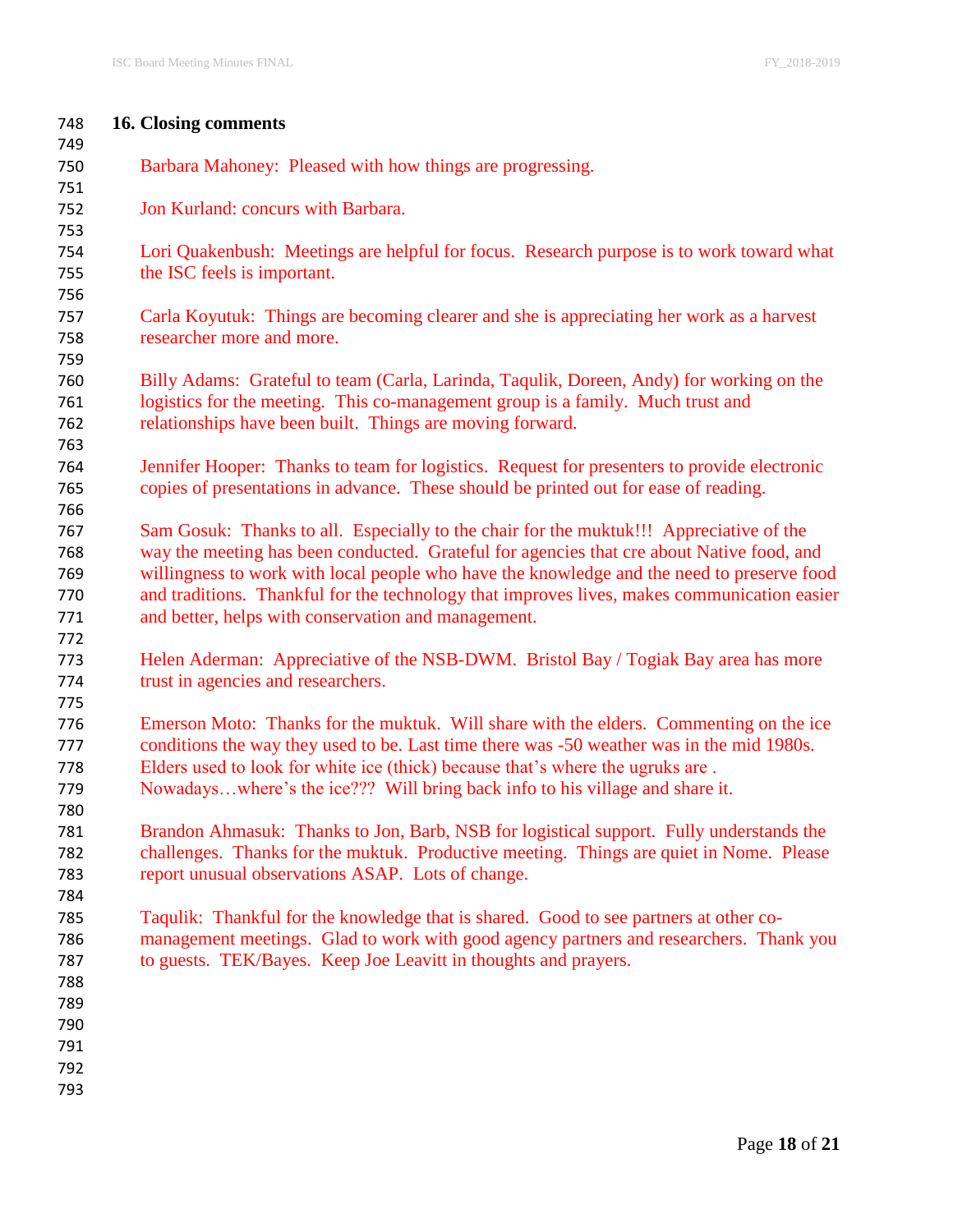| 794 | 17. Time and Place of Next Meeting                             |
|-----|----------------------------------------------------------------|
| 795 |                                                                |
| 796 | Teleconference 2019-20 #1                                      |
| 797 | Last week of August                                            |
| 798 | Discuss annual meeting date (maybe Jan.) – avoid summer months |
| 799 | Occurring before or after AMSS                                 |
| 800 | Discuss next proposal for regional meeting locations.          |
| 801 |                                                                |
| 802 | Teleconference 2019-20 #2                                      |
| 803 | Set during first teleconference                                |
| 804 |                                                                |
| 805 | <b>Annual Meeting 2020</b>                                     |
| 806 | Set during second teleconference                               |
| 807 |                                                                |
| 808 |                                                                |

**18. Adjournment**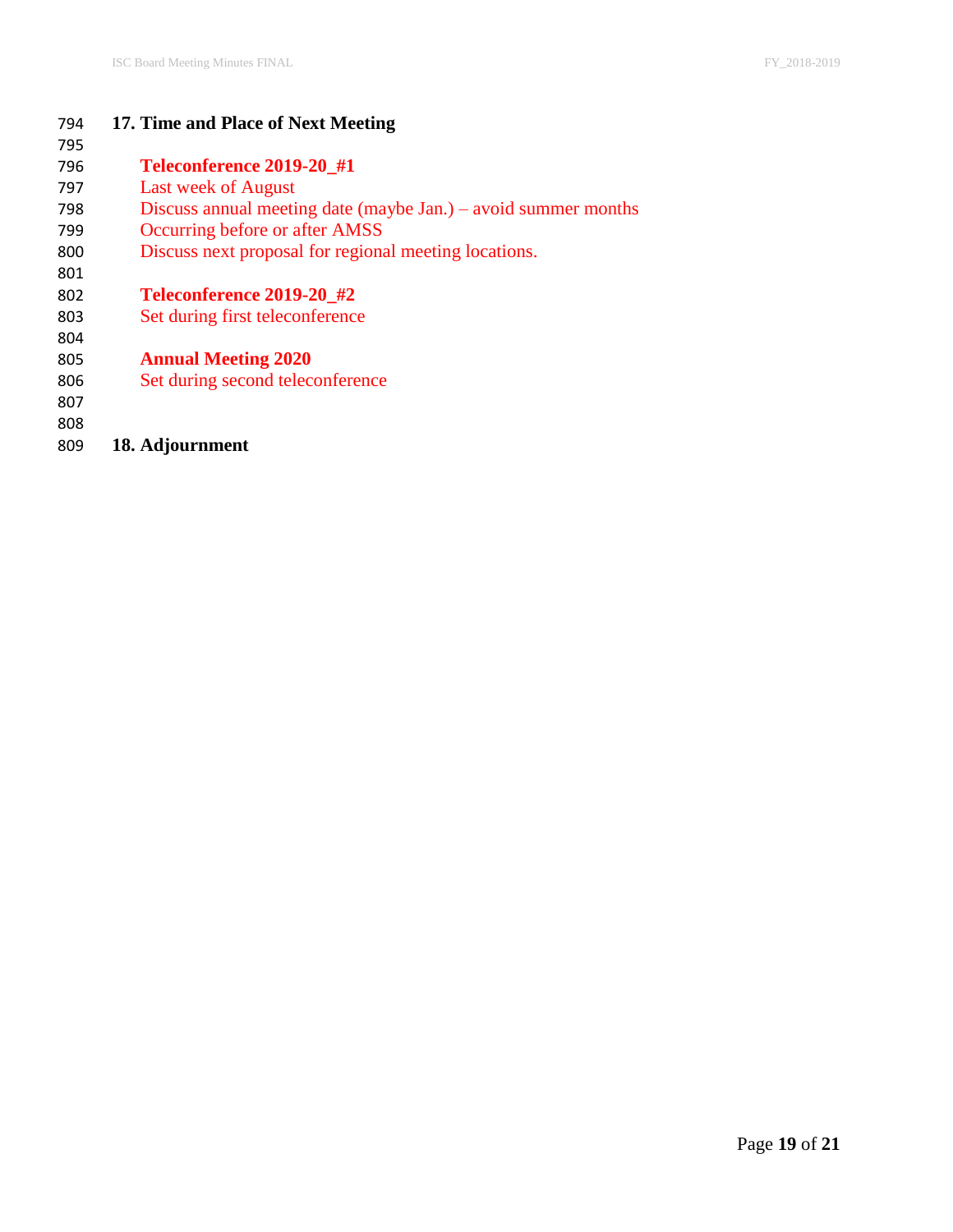| 810        | <b>EXECUTIVE SESSION</b>                                                                                                                                                                           |                                                                                      |  |  |  |  |  |
|------------|----------------------------------------------------------------------------------------------------------------------------------------------------------------------------------------------------|--------------------------------------------------------------------------------------|--|--|--|--|--|
| 811        |                                                                                                                                                                                                    |                                                                                      |  |  |  |  |  |
| 812        | Requested by Brandon. Gay Sheffield is on the line.                                                                                                                                                |                                                                                      |  |  |  |  |  |
| 813        | Brandon looking for consistency with rewards.                                                                                                                                                      |                                                                                      |  |  |  |  |  |
| 814        | Gay recounted story of tag return and request for information on tag return. ADFG tag. Gay                                                                                                         |                                                                                      |  |  |  |  |  |
| 815        | called Justin Crawford. Gay asked if there is a reward and what the reward is. Justin mentioned                                                                                                    |                                                                                      |  |  |  |  |  |
| 816        | that there is not a high price on tags so hunters don't shoot the seal just for the tag. Since then,                                                                                               |                                                                                      |  |  |  |  |  |
| 817        | Brandon has the tag. Up to ISC to figure this out. Brandon received an email from Lori on this.                                                                                                    |                                                                                      |  |  |  |  |  |
| 818        | Gay thought this was not a good perspective on ADFG's part.                                                                                                                                        |                                                                                      |  |  |  |  |  |
| 819        | Brandon stated that at previous meetings it has been stated that there is a reward. Brandon thinks                                                                                                 |                                                                                      |  |  |  |  |  |
| 820<br>821 | it's unfair that there is are variable amounts for compensation. Brandon does not think it's<br>accurate to downgrade the risk or effort behind different methods of recovery. Need to settle this |                                                                                      |  |  |  |  |  |
| 822        | once and for all so there are no misunderstandings.                                                                                                                                                |                                                                                      |  |  |  |  |  |
| 823        |                                                                                                                                                                                                    |                                                                                      |  |  |  |  |  |
| 824        | Billy: caribou tags are \$50 no matter where you find them. No tags from a tagged whale.                                                                                                           |                                                                                      |  |  |  |  |  |
| 825        | Would not try to get money for it anyways. But whales are different. Perhaps should not argue                                                                                                      |                                                                                      |  |  |  |  |  |
| 826        | about money over an animal. Not good practice. Would like to have a standard reward. OK to                                                                                                         |                                                                                      |  |  |  |  |  |
| 827        | keep tag if you don't want the reward.                                                                                                                                                             |                                                                                      |  |  |  |  |  |
| 828        |                                                                                                                                                                                                    |                                                                                      |  |  |  |  |  |
| 829        | Different compensation levels were discussed ranging from \$75-\$150. What was agreed upon                                                                                                         |                                                                                      |  |  |  |  |  |
| 830        | was the need to be consistent.                                                                                                                                                                     |                                                                                      |  |  |  |  |  |
| 831        |                                                                                                                                                                                                    |                                                                                      |  |  |  |  |  |
| 832        | Taqulik and Emerson thinks that \$100 sounds reasonable. Fish tags get less, is it fair to give                                                                                                    |                                                                                      |  |  |  |  |  |
| 833        | less? Would like to give hunter info on where and when it was tagged.                                                                                                                              |                                                                                      |  |  |  |  |  |
| 834        |                                                                                                                                                                                                    |                                                                                      |  |  |  |  |  |
| 835        | Sam: Value of the dollar is declining over time and in different communities. Perhaps the                                                                                                          |                                                                                      |  |  |  |  |  |
| 836        | "reward" could be 15 gallons of gasoline (or cash equivalent).                                                                                                                                     |                                                                                      |  |  |  |  |  |
| 837        |                                                                                                                                                                                                    |                                                                                      |  |  |  |  |  |
| 838        |                                                                                                                                                                                                    | The value of \$100 or 15 gallons of gas. This can be a \$100 grocery store card.     |  |  |  |  |  |
| 839        |                                                                                                                                                                                                    |                                                                                      |  |  |  |  |  |
| 840        |                                                                                                                                                                                                    |                                                                                      |  |  |  |  |  |
| 841        |                                                                                                                                                                                                    |                                                                                      |  |  |  |  |  |
| 842        |                                                                                                                                                                                                    | Appendix A – List of acronyms                                                        |  |  |  |  |  |
| 843        | ADF&G                                                                                                                                                                                              |                                                                                      |  |  |  |  |  |
| 844<br>845 | <b>AVCP</b>                                                                                                                                                                                        | Alaska Department of Fish & Game<br><b>Association of Village Council Presidents</b> |  |  |  |  |  |
| 846        | <b>BBNA</b>                                                                                                                                                                                        | <b>Bristol Bay Native Association</b>                                                |  |  |  |  |  |
| 847        | <b>ESA</b>                                                                                                                                                                                         | <b>Endangered Species Act</b>                                                        |  |  |  |  |  |
| 848        | <b>ICC</b>                                                                                                                                                                                         | <b>Inuit Circumpolar Council</b>                                                     |  |  |  |  |  |
| 849        | <b>ISC</b>                                                                                                                                                                                         | <b>Ice Seal Committee</b>                                                            |  |  |  |  |  |
| 850        | <b>MML</b>                                                                                                                                                                                         | <b>Marine Mammal Lab</b>                                                             |  |  |  |  |  |
| 851        | <b>MMPA</b>                                                                                                                                                                                        | <b>Marine Mammal Protection Act</b>                                                  |  |  |  |  |  |
| 852        | <b>NMFS</b>                                                                                                                                                                                        | <b>National Marine Fisheries Service</b>                                             |  |  |  |  |  |
| 853        | <b>NOAA</b>                                                                                                                                                                                        | National Oceanic and Atmospheric Administration                                      |  |  |  |  |  |
| 854        | <b>NPRB</b>                                                                                                                                                                                        | <b>North Pacific Research Board</b>                                                  |  |  |  |  |  |
| 855        | <b>NSB</b>                                                                                                                                                                                         | <b>North Slope Borough</b>                                                           |  |  |  |  |  |
|            |                                                                                                                                                                                                    |                                                                                      |  |  |  |  |  |